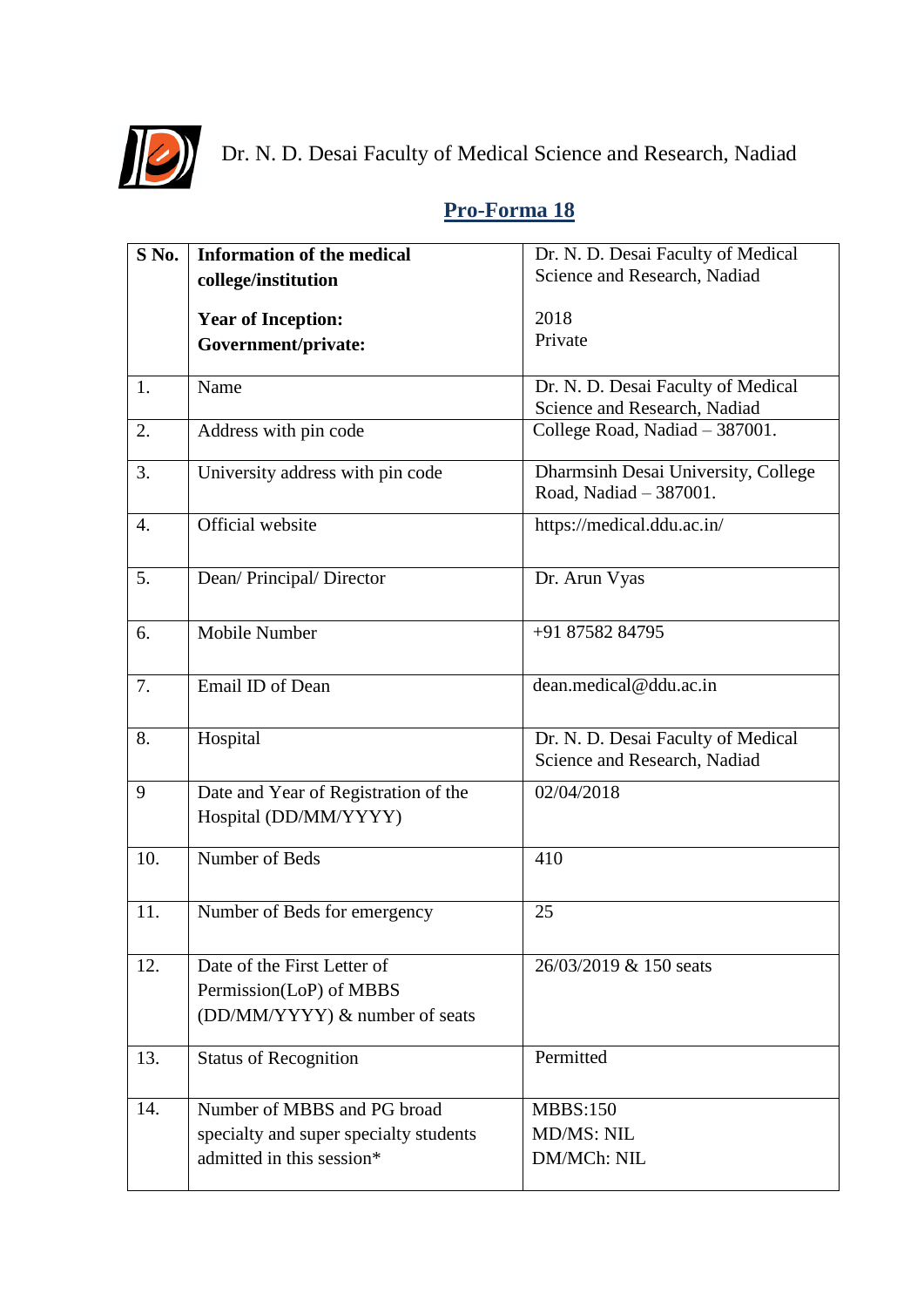| 15. | Inpatients registered and admitted       | $2021 - 13055$                        |
|-----|------------------------------------------|---------------------------------------|
|     | $(01.01.2021 - 31.12.2021)$ **           | $2020 - 6099$                         |
|     |                                          | 2019 - 16434                          |
|     |                                          |                                       |
| 16. | Outpatients registered                   | 2021 - 168913                         |
|     | $(01.01.2021 - 31.12.2021)$ **           | $2020 - 64636$                        |
|     |                                          | 2019 - 246340                         |
| 17. | Number of Deaths reported to the         | $2021 - 300$                          |
|     | Municipality/village register            | $2020 - 91$                           |
|     |                                          | $2019 - 65$                           |
| 18. | Address and pin code of the              | P.O. Box - 8, Nagar Seva Sadan, Near  |
|     | Corporation/village where the Death      | Sardar Udhyan, Nadiad - 387001        |
|     | records are reported                     |                                       |
| 19. | Website link/ email ID/ hyperlink of the | https://www.nadiadmunicipality.com/   |
|     | corporation in case Death Records are    | nadiadmunicipality@yahoo.com          |
|     | reported                                 |                                       |
| 20. | Number of Births reported                | $2021 - 1056$                         |
|     |                                          | $2020 - 424$                          |
|     |                                          | 2019 - 1188                           |
| 21. | Address and pin code of the              | P.O. Box - 8, Nagar Seva Sadan, Near  |
|     | Corporation/village where the Birth      | Sardar Udhyan, Nadiad - 387001        |
|     | records are reported                     |                                       |
| 22. | Website link/ email ID/ hyperlink of the | https://www.nadiadmunicipality.com/   |
|     | corporation in case Birth Records are    | nadiadmunicipality@yahoo.com          |
|     | reported                                 |                                       |
| 23. | Number of Rooms in Men's Hostel and      | Total Room: 128                       |
|     | students accommodated                    | Capacity: 214<br>Accommodated: 82     |
|     |                                          |                                       |
| 24. | Total Number of Rooms in Women's         | Total Room: 107                       |
|     | Hostel and students accommodated         | Capacity: 321<br>Accommodated: 129    |
|     |                                          |                                       |
| 25. | Name of the Grievance Redressal          | Dr. Nilesh A. Shah & Dr. Jwalit Mehta |
|     | Officer (PIO & CPIO):                    |                                       |
|     |                                          |                                       |
| 26. | Address with Pin code                    | Dr. N. D. Desai Faculty of Medical    |
|     |                                          | Science and Research, College Road,   |
|     |                                          | Nadiad - 387001.                      |
|     |                                          |                                       |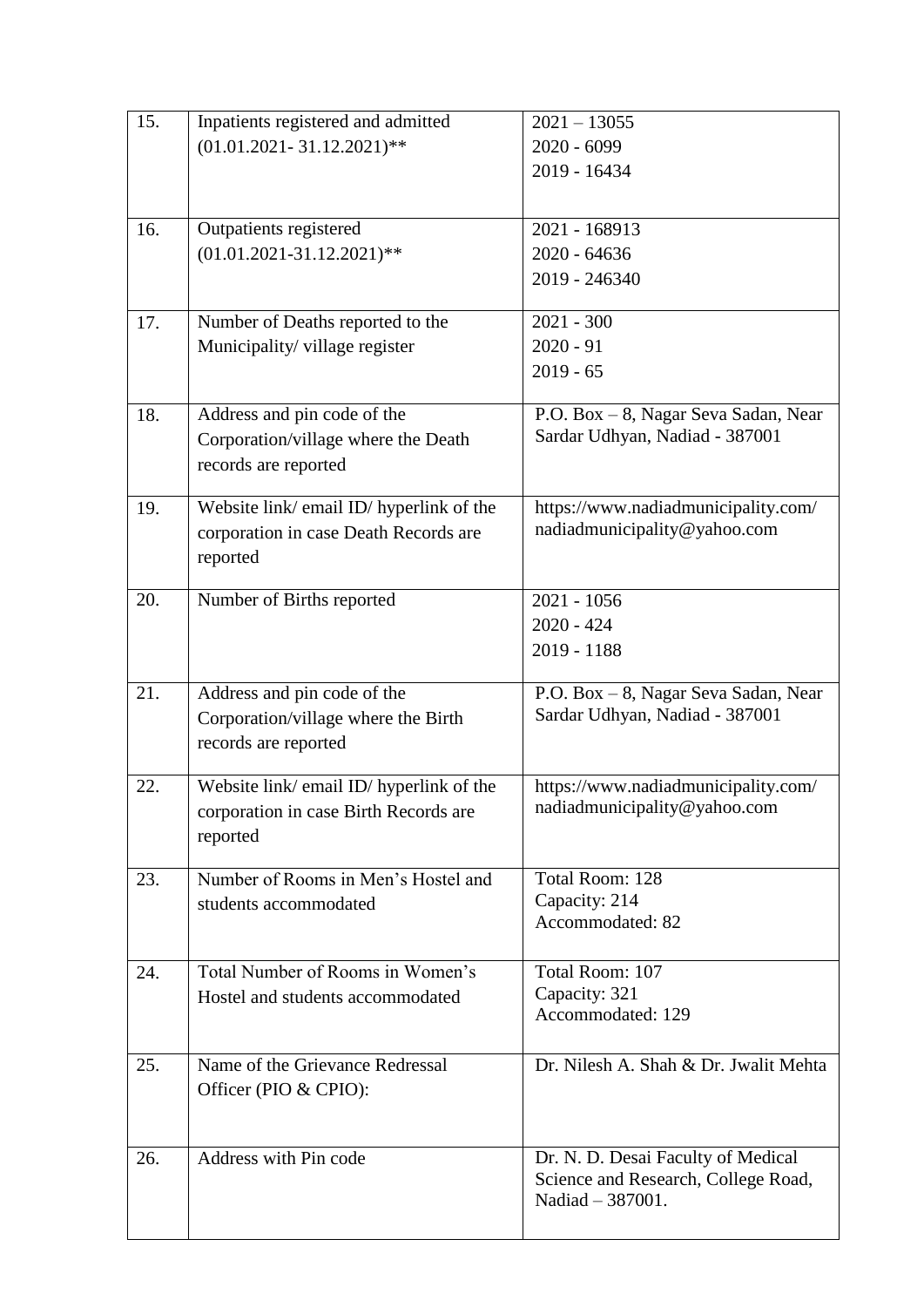| 27. | Telephone Number    | +91 99250 01632        |
|-----|---------------------|------------------------|
|     | Email Id            | adms.medical@ddu.ac.in |
|     |                     |                        |
|     |                     |                        |
| 28. | Grievances reported | $2021 - Nil$           |
|     |                     | 2020 - Nil             |
|     |                     | $2019 - Nil$           |
|     |                     |                        |

## 29. Details of Post- Graduation Courses offered **– Not Applicable**

| Post-    | Year of         | Number of Students     | Number of         |
|----------|-----------------|------------------------|-------------------|
| Graduate | Commencement of | Currently pursuing the | Students admitted |
| Course   | the Course      | Course                 | in the current    |
|          |                 |                        | session           |
|          |                 |                        |                   |
|          |                 |                        |                   |
|          |                 |                        |                   |
|          |                 |                        |                   |
|          |                 |                        |                   |
|          |                 |                        |                   |
|          |                 |                        |                   |
|          |                 |                        |                   |
|          |                 |                        |                   |
|          |                 |                        |                   |
|          |                 |                        |                   |
|          |                 |                        |                   |
|          |                 |                        |                   |
|          |                 |                        |                   |
|          |                 |                        |                   |
|          |                 |                        |                   |
|          |                 |                        |                   |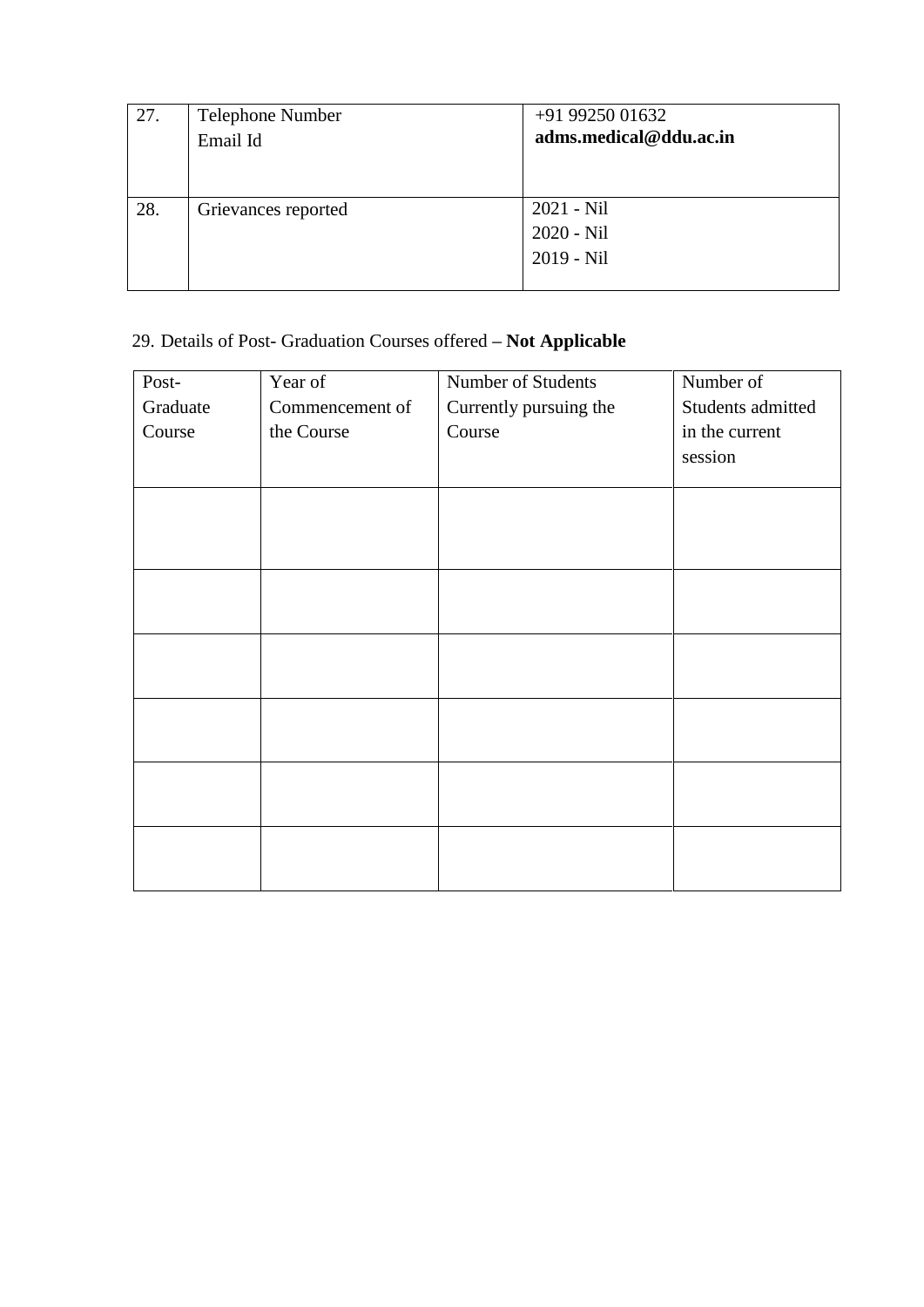| 30. Department wise list of Faculty Members |                                                                         |                                 |                                                               |                        |                                     |                        |                         |                        |                                                                                                                                                                                                                                                                                                                                                                                                                                                                                                                                                                                                                                                                                                                                                                                                                                         |
|---------------------------------------------|-------------------------------------------------------------------------|---------------------------------|---------------------------------------------------------------|------------------------|-------------------------------------|------------------------|-------------------------|------------------------|-----------------------------------------------------------------------------------------------------------------------------------------------------------------------------------------------------------------------------------------------------------------------------------------------------------------------------------------------------------------------------------------------------------------------------------------------------------------------------------------------------------------------------------------------------------------------------------------------------------------------------------------------------------------------------------------------------------------------------------------------------------------------------------------------------------------------------------------|
| Department                                  | Name of faculty<br>Qualification                                        | <b>Current designation</b><br>ጼ | Nature of employment<br><b>Regular/Permenent</b><br><b>or</b> |                        | Details of services in last 5 years |                        |                         |                        | Numbers of lecture taken / year.                                                                                                                                                                                                                                                                                                                                                                                                                                                                                                                                                                                                                                                                                                                                                                                                        |
|                                             | <b>IMR</b> number                                                       | Date of promotion               | <b>Contract/Outsource</b>                                     |                        |                                     |                        |                         |                        | <b>Topics covered</b>                                                                                                                                                                                                                                                                                                                                                                                                                                                                                                                                                                                                                                                                                                                                                                                                                   |
|                                             |                                                                         |                                 |                                                               | $\mathbf{1}$           | $\mathbf{2}$                        | 3                      | $\overline{\mathbf{4}}$ | 5                      |                                                                                                                                                                                                                                                                                                                                                                                                                                                                                                                                                                                                                                                                                                                                                                                                                                         |
|                                             | Dr. S. S. Saiyad<br>M.B.B.S. - G-11822<br>M.S. Anatomy - G -<br>13066   | Professor & Head                | Regular                                                       | Professor              | Professor                           | Professor              | Professor               | Professor              | 21/year<br>AN3.1,3.2,3.3<br>AN76.1,76.2, 77.1,77.2, 77.3, 77.4,77.5,77.5,78.1, 78.2, 78.3-<br>78.5,79.1 - 79.6, 80.1-80.743.4, 52.6,                                                                                                                                                                                                                                                                                                                                                                                                                                                                                                                                                                                                                                                                                                    |
|                                             | Dr. Jatin B. Goda<br>M.B.B.S. - G - 45885 M.<br>D. - G - 20865          | Associate Professor             | Regular                                                       | Assistant<br>Professor | Assistant<br>Professor              | Associate<br>Professor | Associate<br>Professor  | Associate<br>Professor | 123/year<br>AN7.1-7.4, 1.1, 7.1-7.4, 7.5-7.8, AN9.<br>1,10.3,10.5,10.6,11.1,11.2,11.6, 12.11,12.12, 12.7 to 12.10,12.13,<br>15.4, 18.6-18.7, 19.7, 21.1 to 21.4, 24.1 to 24.6,<br>22.3, 22.4, 22.5, 22.7, 51.1, 44.3, 44.4, 44.5, 47.13, 47.14,<br>47.5,47.6,47.7, 49.2, 49.3, 49.4, 49.1, 49.5, 48.2, 51.1, 54.3, 3.1.<br>36.4, 40.2, 39.1, 39.2, 40.2, 40.4, 59.1, 59.2, 59.3, 61.1, 61.2 61.3,<br>62.1, 62.2, 62.5, 63.1, 63.2, 56.2 73.1, 73.2, 73.3, 75.5<br>Small Group Teaching<br>AETCOM 7.1 To 7.4 AN- 1.1, 1.2, 2.3, 2.5, 2.6, 3.1 to 3.3, 8.1 to 8.6,<br>10.12, 13.5-13.8, 14.1-14.4, 20.6-20.8, 21.1, 53.1, 53.4, 47.5-47.7,<br>48.2,48.7,48.8,52.3, 54.1,54.2,55.1,55.2, 26.1-26.5, AN21.<br>1,21.2,24.2,22.2,22.3,25.9,25.7,25.8,51.1,44.1,53.4,46.1,55.1,55.23<br>0.1,43.1,43.5,58.1,59.1, 60.1, 61.1, 62.1,62.2,63.1    |
|                                             | Dr. Sapana B. Shah<br>M.B.B.S. - G-40884<br>M.S. Anatomy - G -<br>18925 | <b>Assistant Professor</b>      | Regular                                                       | Dental, AP             | Dental, AP                          | Assistant<br>Professor | Assistant<br>Professor  | Assistant<br>Professor | 122/year<br>AN 1.1,5.1 to 5.8,4.1 to 4.5<br>65.1, 65.2, 66.1, 66.2, 71.2, 7.1-67.3, 68.1-68.3, 69.1-69.3,<br>70.1,70.2, 52.1-52.3, 43.2,43.3, 64.1, 42.2,42.3,35.5,35.6, 72.1,<br>25.1<br>25.2 25.6, 52.7, 52.8<br>42.2,42.3,35.5,35.6, 60.2, 60.3, 62.5<br>1.1, 1.2, 2.3, 2.5, 2.6, 3.1 to 3.3, 8.1 to 8.6, 10.12, 13.5-13.8, 14.1-14.4,<br>20.6-20.8, 21.1, 53.1, 53.4, 47.5-47.7, 48.2, 48.7, 48.8, 52.3,<br>54.1, 54.2, 55.1, 55.2, 26.1-26.5,<br>21.1,21.2,24.2,22.2,22.3,25.9,25.7,25.8,51.1,44.1,53.4,46.1,55.1,55.<br>230.1,43.1,43.5,58.1,59.1, 60.1, 61.1, 62.1,62.2,63.1<br>AETCOM 7.1 To 7.4                                                                                                                                                                                                                                |
| Anatomy                                     | Dr. Binita J Purohit<br>M.B.B.S. - G - 42091 M.<br>D. - G - 22844       | <b>Assistant Professor</b>      | Regular                                                       | Assistant<br>Professor | Assistant<br>Professor              | Assistant<br>Professor | Assistant<br>Professor  | Assistant<br>Professor | 122/year<br>AETCOM82.1, AN2.5,2.6,<br>AN9.2,9.3,10.8 to 10.10, 11.1, to 11.6, 12.13, 77.1, 77.2, 12.3 to<br>12.6, 12.14, 12.15, 13.3, 13.4, 15.1, 15.3, 17.1, 17.2, 17.3, 18.4-18.5,<br>19.5, 19.6, 19.7, 47.5, 47.6, 47.5, 54.2, 48.1, 48.3, 48.4, 27.1, 27.2,<br>28.3,28.5,28.8,31.4, 29.1,29.2,29.3,29.4, 32.2, 33.1, 33.2, 33.4,<br>34.1, 34.2, 35.3, 35.4, 30.3, 36.2, 36.3, 36.5, 38.1, 38.1, 38.2, 38.3,<br>41.1, 41.2, 41.3, 57.1, 57.2, 57.4, 57.5, 58.1, 58.2, 58.3, 62.3, 63.1<br>AETCOM 7.1 To 7.4 AN- 1.1, 1.2, 2.3, 2.5, 2.6, 3.1 to 3.3, 8.1 to 8.6,<br>10.12, 13.5-13.8, 14.1-14.4, 20.6-20.8, 21.1, 53.1, 53.4, 47.5-47.7,<br>48.2,48.7,48.8,52.3, 54.1,54.2,55.1,55.2, 26.1-26.5, AN21.<br>1,21.2,24.2,22.2,22.3,25.9,25.7,25.8,51.1,44.1,53.4,46.1,55.1,55.23<br>0.1,43.1,43.5,58.1,59.1, 60.1, 61.1, 62.1,62.2,63.1 |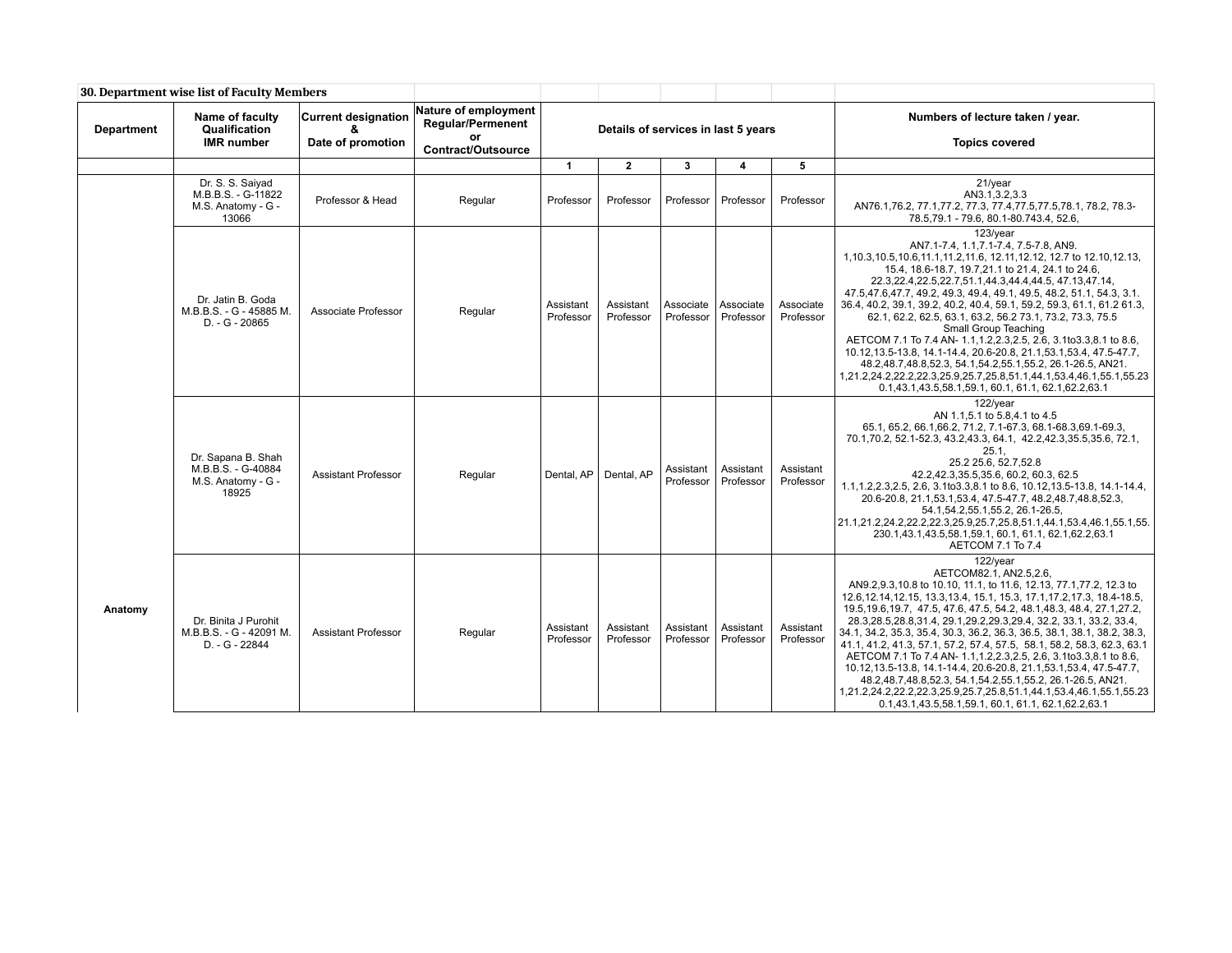|            | Jital Rabari<br>G.P.T. GPC - 4581 M.<br>SC. Anatomy                    | Tutor                                    | Regular | $\overline{\phantom{a}}$         | Tutor                            | Tutor                                                                  | Tutor                                                           | Tutor                                                                                | 122/year<br>AN 1.2, 2.3, 2.2, 2.4, 6.1 To 6.3,<br>AN10.1, 10.2, 10.4, 10.7, 10.8 to 10.13, 12.1-12.2, 13.3,<br>15.1, 15.2, 15.5, 18.1, 18.2, 19.1, 19.2, 19.3, 20.3, 20.4, 20.5, 47.5, 47.9,<br>45.1, 45.2, 47.8, 47.12, 48.4, 28.1, 28.4, 28.6, 35.1, 35.10, 32.1, 32.2,<br>33.1, 33.3, 33.5, 34.1, 34.2, 36.1, 37.1, 37.2, 37.3, 62.1, 40.1, 40.3,<br>57.4, 58.2, 58.3, 58.4, 60.1, 62.2, 62.4, 62.6<br>Small Group Teaching<br>AETCOM 7.1 To 7.4 AN- 1.1, 1.2, 2.3, 2.5, 2.6, 3.1 to 3.3, 8.1 to 8.6,<br>10.12, 13.5-13.8, 14.1-14.4, 20.6-20.8, 21.1, 53.1, 53.4, 47.5-47.7,<br>48.2,48.7,48.8,52.3, 54.1,54.2,55.1,55.2, 26.1-26.5, AN21.<br>1,21.2,24.2,22.2,22.3,25.9,25.7,25.8,51.1,44.1,53.4,46.1,55.1,55.23<br>0.1,43.1,43.5,58.1,59.1, 60.1, 61.1, 62.1,62.2,63.1 |
|------------|------------------------------------------------------------------------|------------------------------------------|---------|----------------------------------|----------------------------------|------------------------------------------------------------------------|-----------------------------------------------------------------|--------------------------------------------------------------------------------------|------------------------------------------------------------------------------------------------------------------------------------------------------------------------------------------------------------------------------------------------------------------------------------------------------------------------------------------------------------------------------------------------------------------------------------------------------------------------------------------------------------------------------------------------------------------------------------------------------------------------------------------------------------------------------------------------------------------------------------------------------------------------------|
|            | Dr. Parth Thakkar<br>MBBS - G-69768                                    | Tutor                                    | Regular |                                  |                                  |                                                                        |                                                                 | Tutor                                                                                | AN 18.4, 18.5, 18.6, 18.7.AN 19.7.AN 20.6, 20.7, 20.8, 20.9, AN<br>21.1.21.2, 25.7. 25.8, 25.9, AN 22.2, AN 23.4. 23.5, 23.6, AN 24.1.<br>24.4, AN 24.2, AN 26.1.26.2, 26.3, 26.4.26.5, 26.6, 26.7, 30.1<br>30.2,43.1,43.5,43.6.43.7,43.8,43.9, AN 28.9.28.10, AN 30.3.30.4,AN<br>35.8, AN 47.5.47.6, AN 47.8, 47.10,47.11., AN 48.5. 48.6.48.7, AN<br>48.8.49.5,48.2, AN 51.1.51.2,50.1,50.2,50.3,50.4.53.1.53.2<br>53.3,53.4,54.1,54.2.54.3,55.1,55.2, AN 57.1. 57.3,AN<br>58.1.59.1,60.1,61.1, AN 62.2,AN 63.1                                                                                                                                                                                                                                                            |
|            | Dr. Pradip Parmar<br>M.B.B.S. - G-73408                                | Tutor                                    | Regular |                                  |                                  |                                                                        |                                                                 | Tutor                                                                                | 58/year<br>Small Group Teaching<br>AN 21.1,53.1,53.4, 47.5-47.7, 48.2,48.7,48.8,52.3,<br>54.1,54.2,55.1,55.2, 26.1-26.5, AN21.<br>1,21.2,24.2,22.2,22.3,25.9,25.7,25.8,51.1,44.1,53.4,46.1,55.1,55.23<br>0.1,43.1,43.5,58.1,59.1, 60.1, 61.1, 62.1,62.2,63.1                                                                                                                                                                                                                                                                                                                                                                                                                                                                                                                 |
|            | Dr Janardan Vishvanath<br><b>Bhatt</b><br>M.D. Physiology<br>$G-12043$ | Professor                                | Regular | Professor                        | Professor                        | Professor                                                              | Professor                                                       | Professor                                                                            | 43/year<br>PY<br>1.1 to 1.9, 3.4 to 3.18, 11.1, 11.2, 11.6 to 11.14, 10.13 to 10.20                                                                                                                                                                                                                                                                                                                                                                                                                                                                                                                                                                                                                                                                                          |
|            | Dr. Ravi Thaker<br>MBBS - G-43833<br><b>MD Physiology</b><br>G-21019   | Associate Professor<br>08-08-2018        | Regular | Assistant<br>Professor           | Assistant<br>Professor           | Associate<br>Professor                                                 | Associate<br>Professor                                          | Associate<br>Professor                                                               | 63/year<br>PY 2.1 to 2.10, 6.1 to 6.7, 10.5 & 10.7 to 10.12                                                                                                                                                                                                                                                                                                                                                                                                                                                                                                                                                                                                                                                                                                                  |
| Physiology | Dr. Jwalit Mehta<br>MBBS - G-30182<br><b>MD Physiology</b><br>G-13324  | <b>Assistant Professor</b><br>01/05/2018 | Regular | Dental<br>Assistant<br>Professor | Dental<br>Assistant<br>Professor | Assistant<br>Professor<br>Additional<br>Medical<br>Superinten<br>dent) | Assistant<br>Professor<br><b>Additional</b><br>Medical<br>dent) | Assistant<br>Professor<br>(Additional<br>Medical<br>Superinten   Superintend<br>ent) | 13/year<br>PY 8.1 to 8.13                                                                                                                                                                                                                                                                                                                                                                                                                                                                                                                                                                                                                                                                                                                                                    |
|            | Dr. Nialy Kapadia<br>M.D. Physiology<br>G-24116                        | <b>Assistant Professor</b><br>01/09/2018 | Regular | Tutor                            | Tutor                            | Assistant<br>Professor                                                 | Assistant<br>Professor                                          | Assistant<br>Professor                                                               | 43/year<br>PY3.1-3.13, PY4.1-4.9, PY10.1-10.4, 10.6                                                                                                                                                                                                                                                                                                                                                                                                                                                                                                                                                                                                                                                                                                                          |
|            | Dr. Harsiddh Thaker<br>MBBS - G-48176<br>M.D. Physiology<br>$G-21982$  | <b>Assistant Professor</b>               | Regular | Junior<br>Resident               | Junior<br>Resident               | Tutor                                                                  | Tutor                                                           | Assistant<br>Professor                                                               | $18$ /year<br>PY 7.1 to 7.12,11.4                                                                                                                                                                                                                                                                                                                                                                                                                                                                                                                                                                                                                                                                                                                                            |
|            | Dr. Kamini Gajjar<br>MBBS, M.D. Physiology<br>G-21675                  | Tutor                                    | Regular | Tutor                            | Tutor                            | Tutor                                                                  | Tutor                                                           | Tutor                                                                                |                                                                                                                                                                                                                                                                                                                                                                                                                                                                                                                                                                                                                                                                                                                                                                              |
|            | Dr. Jugal Chauhan<br><b>MBBS</b><br>G-73856                            | Tutor                                    | Regular |                                  | $\overline{\phantom{a}}$         |                                                                        | $\overline{a}$                                                  | Tutor                                                                                |                                                                                                                                                                                                                                                                                                                                                                                                                                                                                                                                                                                                                                                                                                                                                                              |
|            | Dr. Prarthana Majumdar<br>M.Sc. PhD.                                   | Professor                                | Regular | Professor                        | Professor                        | Professor                                                              | Professor                                                       | Professor                                                                            |                                                                                                                                                                                                                                                                                                                                                                                                                                                                                                                                                                                                                                                                                                                                                                              |
|            | Dr. Anuj Satiskumar Modi<br>M.D. Biochemistry G-<br>43243 & 15-16482   | Associate Professor<br>08-08-2018        | Regular | Assistant<br>Professor           | Assistant<br>Professor           | Associate<br>Professor                                                 | Associate<br>Professor                                          | Associate<br>Professor                                                               | 28 Lectures/Yr<br>Topics: BI 5.1, 5.2, 5.3, 5.4, 5.5, 6.7, 6.8, 7.2, 7.3, 7.4<br>4 Small Group Discussion/ year<br>Topics: BI 5.3, 5.4, 5.5, 6.7, 7.3, 7.4                                                                                                                                                                                                                                                                                                                                                                                                                                                                                                                                                                                                                   |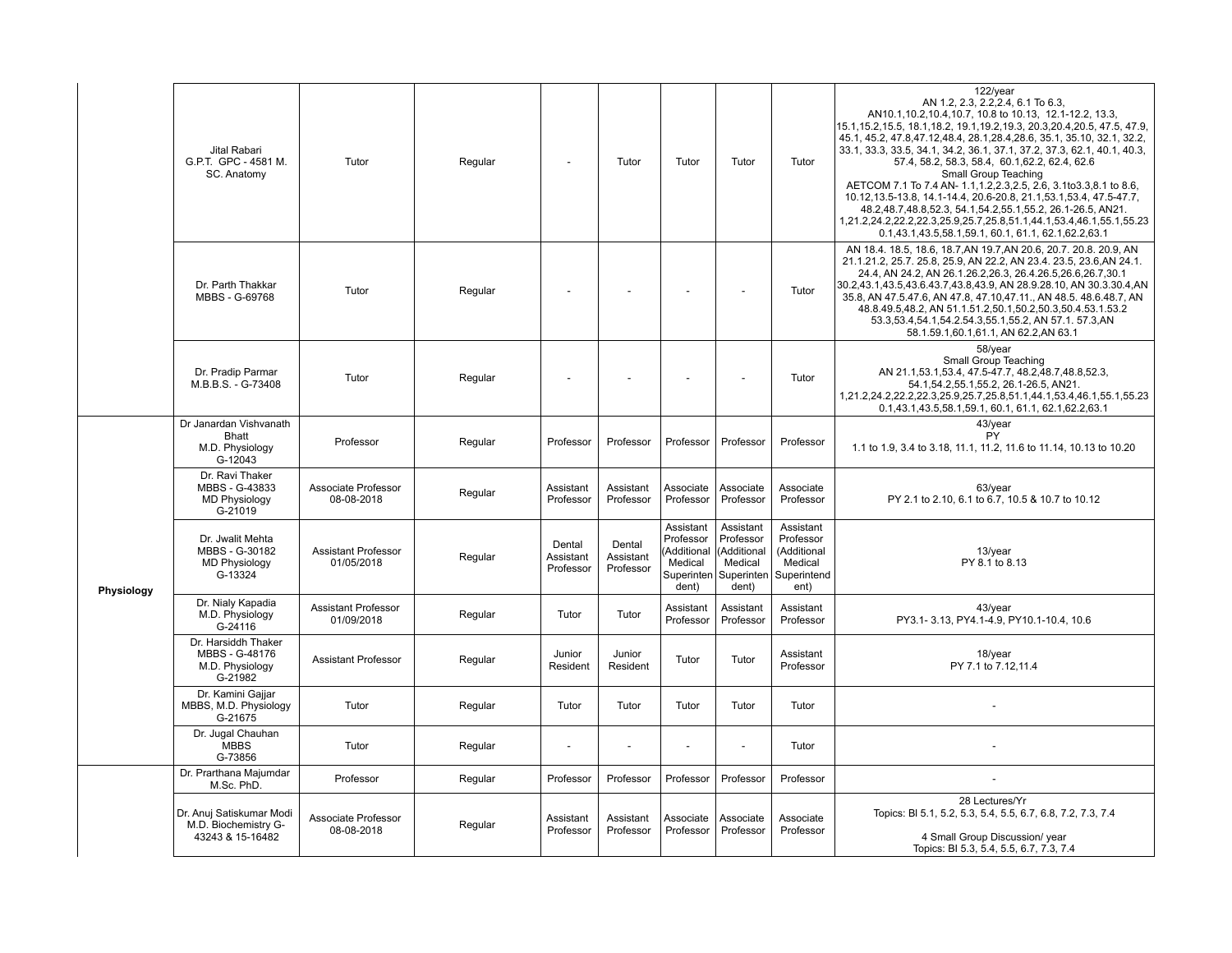| <b>Biochemistry</b> | Dr. Sandipkumar R. Patel<br>M.D. Biochemistry<br>G-48850 & G-23685  | <b>Assistant Professor</b>               | Regular | Assistant<br>Professor | Assistant<br>Professor | Assistant<br>Professor | Assistant<br>Professor | Assistant<br>Professor | 22 lectures/year<br>Topics: BI 1.1, BI 3.1 to 3.10, BI 6.1, 6.6, 7.7 BI 10.1, 10.2<br>4 Small Group Discussion/ year<br>Topics: BI 1.1, 6.1, 10.1, 10.2, 6.14, 6.15                                                                                                                                                                                                                                                                                   |
|---------------------|---------------------------------------------------------------------|------------------------------------------|---------|------------------------|------------------------|------------------------|------------------------|------------------------|-------------------------------------------------------------------------------------------------------------------------------------------------------------------------------------------------------------------------------------------------------------------------------------------------------------------------------------------------------------------------------------------------------------------------------------------------------|
|                     | Dr. Heratkumar D. Soni<br>M.D. Biochemistry<br>G-45232 & G-22179    | <b>Assistant Professor</b>               | Regular | Tutor                  | Tutor                  | Assistant<br>Professor | Assistant<br>Professor | Assistant<br>Professor | 29 lectures/vear<br>Topics: BI 4.1 to 4.7, BI 6.2, 6.3, 6.4, 6.5, 6.9, 6.10, BI 7.1,<br>7.5, 7.6, BI 8.1 to 8.5<br>4 Small Group Discussion/ year<br>Topics: BI 4.4 to 4.7, 6.2, 6.3, 6.5, 7.5, 7.7                                                                                                                                                                                                                                                   |
|                     | Dr. Ruhan H Oza<br>M.D. Biochemistry<br>G-54592                     | Tutor                                    | Regular | Junior<br>Resident     | Junior<br>Resident     | Tutor                  | Tutor                  | Tutor                  | 19 Lectures / Year<br>Topics: BI 2.1 to 2.7, 6.11 to 6.15, BI 12.1 to 12.7, BI 6.7, BI 6.11,<br>BI 5.2, BI 6.12, BI 6.13.<br>to 16.15, BI 9.1 to 9.3, BI10.3, 10.4, 10.5<br>15 practicals / year<br>Topics: BI 11.5, 11.6, 11.9, 11.10 to 11.14, BI 11.16, 11.17, 11.18,<br>11.21, 11.23, 11.24<br>9 Small Group Discussion/ year<br>Topics: BI 6.13 to 6.15, BI 7.1 to 7.4, BI 3.6 to 3.10, BI 6.7, BI 6.11<br>.6.12<br>BI 2.4 to 2.7, BI 5.1 to 5.2 |
|                     | Dr. Neelakshi Failbus<br><b>MBBS</b><br>$G - 67112$                 | Tutor                                    | Regular | Tutor                  | Tutor                  | Tutor                  | Tutor                  | Tutor                  | 15 Practicals / Year<br>Topics: BI 11.1 to 11.4, 11.7, 11.8, 11.15, 11.16, 11.17, 11.19,<br>11.20 to 11.22<br>8 Small Group Discussion/ year<br>Topics: BI 3.1 to 3.5, BI 6.9 to 6.10, 6.11, BI 8.1 to 8.3, BI 2.1 to 2.4<br>BI 4.1 to 4.3, BI 1.1                                                                                                                                                                                                    |
|                     | Dr. Seema Khusalani<br>MBBS: G-70280                                | Tutor                                    | Regular | $\blacksquare$         | Tutor                  | Tutor                  | Tutor                  | Tutor                  |                                                                                                                                                                                                                                                                                                                                                                                                                                                       |
|                     | Dr. Akshay Parmar<br>$G - 64865$                                    | Tutor                                    | Regular |                        |                        | $\blacksquare$         |                        | Tutor                  |                                                                                                                                                                                                                                                                                                                                                                                                                                                       |
|                     | Dr. Amar Shah<br>MBBS, MD (Pathology)<br>G-35583                    | Professor & Head<br>05/10/2018           | Regular | Associate<br>Professor | Associate<br>Professor | Professor              | Professor              | Professor              | 30/ year<br>PA 1.1 to 1.3,7.1 to 7.5,28.1 to 28.16,11.1 to 11.3,33.1-33.5                                                                                                                                                                                                                                                                                                                                                                             |
|                     | Dr. Jyoti Sapre<br>MBBS MD<br>(Pathology)<br>G-36586                | Associate Professor<br>05/08/2019        | Regular | Assistant<br>Professor | Associate<br>Professor | Associate<br>Professor | Associate<br>Professor | Associate<br>Professor | 35/ year<br>PA 4.1 -4.4, 5.1, 26.1-26.6, 32.1-32.9                                                                                                                                                                                                                                                                                                                                                                                                    |
|                     | Dr. Kirti Vvas<br>MBBS MD<br>(Pathology)<br>G-33572                 | Associate Professor<br>23/07/2019        | Regular | Assistant<br>Professor | Assistant<br>Professor | Associate<br>Professor | Associate<br>Professor | Associate<br>Professor | $35$ /year<br>PA 3.1-3.2, 9.1-9.7, 27.1-27.10, 35.1-35.3                                                                                                                                                                                                                                                                                                                                                                                              |
|                     | Dr. Alpeshkumar M. Maru<br><b>MBBS MD</b><br>(Pathology)<br>G-45023 | Associate Professor<br>30/10/2020        | Regular | Assistant<br>Professor | Assistant<br>Professor | Assistant<br>Professor | Associate<br>Professor | Associate<br>Professor | 35/year<br>PA 2.7, 2.1 to 2.8, 24.1 to 24.5, 30.1 to 30.9                                                                                                                                                                                                                                                                                                                                                                                             |
|                     | Dr. Parth Bhatt<br>MBBS MD<br>(Pathology)<br>G-49671                | <b>Assistant Professor</b><br>15/09/2018 | Regular | Tutor                  | Assistant<br>Professor | Assistant<br>Professor | Assistant<br>Professor | Assistant<br>Professor | 30 /year<br>PA 6.1-6.7,25.1-25.6,32.6,29.1-29.5                                                                                                                                                                                                                                                                                                                                                                                                       |
| Pathology           | Dr. Nilam Patel<br>MBBS MD<br>(Pathology)<br>G-47571                | <b>Assistant Professor</b><br>02/09/2019 | Regular | Tutor                  | Tutor                  | Assistant<br>Professor | Assistant<br>Professor | Assistant<br>Professor | 30 /year<br>PA 8.1-8.3, 10.1-10.4, 21.1 - 21.5, 22.1-22.7                                                                                                                                                                                                                                                                                                                                                                                             |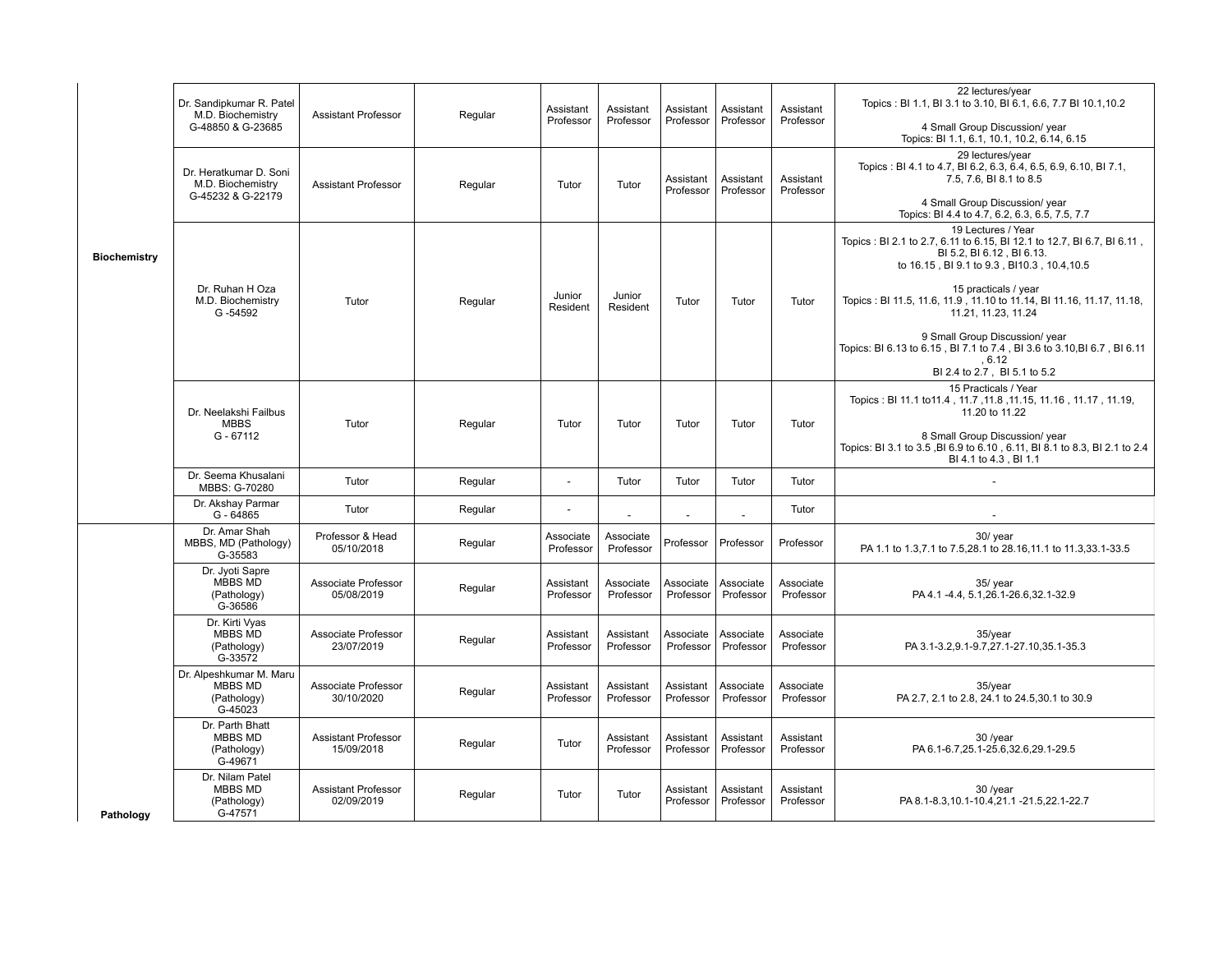| $\overline{\phantom{m}}$ |                                                                        |                                          |         |                          |                        |                          |                        |                        |                                                                                                               |
|--------------------------|------------------------------------------------------------------------|------------------------------------------|---------|--------------------------|------------------------|--------------------------|------------------------|------------------------|---------------------------------------------------------------------------------------------------------------|
|                          | Dr. Anand A. Kanasagara<br>MBBS MD<br>(Pathology)<br>G-43582           | <b>Assistant Professor</b><br>14/09/2019 | Regular | Tutor                    | Tutor                  | Tutor                    | Assistant<br>Professor | Assistant<br>Professor | 30/year<br>PA 12.1-12.3, 13.1 to 13.4, 14.1 - 14.3, 15.1-15.4, 19.1-19.7                                      |
|                          | Dr. Yagnik P. Tank<br>MBBS MD<br>(Pathology)<br>G-54015                | Assistant Professor<br>02/09/2019        | Regular | Junior<br>Resident       | Junior<br>Resident     | Tutor                    | Tutor                  | Assistant<br>Professor | 30/year<br>PA 16.1-16.7, 17.1-17.2, 18.1-18.2, 23.1- 23.3, 36.1                                               |
|                          | Dr Katik R Patel<br><b>MBBS MD</b><br>(Pathology)<br>$G-28322$         | Tutor<br>17/08/2018                      | Regular | ----                     | Tutor                  | Tutor                    | Tutor                  | Tutor                  | 14 DOAP Session/year<br>PA 2.8, 19.3, 4.4, 3.2, 6.7                                                           |
|                          | Dr Sachin Shukla<br>MBBD MD (Pathology)<br>G-27691                     | Tutor<br>01/04/2019                      | Regular | $\overline{\phantom{a}}$ | $---$                  | Tutor                    | Tutor                  | Tutor                  | 12 DOAP Session/year<br>PA 34.4, 13.5, 14.3, 15.3, 16.6                                                       |
|                          | Dr Hitesha Radadiya<br>MBBD MD (Pathology)<br>G-51659                  | Tutor<br>02/11/2020                      | Regular | ----                     | $---$                  | $---$                    | Tutor                  | Tutor                  | 12 DOAP Session/year<br>PA19.5, 19.7, 20.1, 8.3, 23.1                                                         |
|                          | Dr Nishaben Parmar<br>MBBS MD<br>(Pathology)<br>G-46878                | Tutor<br>01/12/2020                      | Regular | Tutor                    | Tutor                  | Tutor                    | Tutor                  | Tutor                  | 16 DOAP Session/ year<br>PA23.3, 25.6, 27.8, 31.3, 35.3                                                       |
|                          | Dr. Jigar Gusani<br>MBBS(G-41267)<br>MD Microbiology (G-<br>19924)     | Professor<br>22/02/2021                  | Regular | Associate<br>Professor   | Associate<br>Professor | Associate<br>Professor   | Associate<br>Professor | Professor              | 37/year<br>MI 1.1to 1.6, 1.8-1.10, 3.1-3.8, 4.3, 5.1-5.3, 6.1-6.3, 7.1-7.2, 8.1-8.7,<br>$8.15 - 8.16$         |
|                          | Dr. Rachana Bhavsar<br>MBBS (G-45404)<br>MD Microbiology (G-<br>23261) | Associate Professor<br>01/06/2021        | Regular | Assistant<br>Professor   | Assistant<br>Professor | Assistant<br>Professor   | Assistant<br>Professor | Associate<br>Professor | $35$ /year<br>MI 1.1to 1.6, 1.7-1.10, 2.1-2.6, 3.1-3.8, 4.1-4.3, 5.1-5.3, 6.1-6.3, 7.1-<br>7.2, 8.5-8.7, 8.15 |
|                          | Dr. Purvi Khristi<br>MBBS (G-45324)<br>MD MICROBIOLOGY (G-<br>26688)   | <b>Assistant Professor</b><br>01/04/2020 | Regular | Junior<br>Resident       | Tutor                  | Tutor                    | Assistant<br>Professor | Assistant<br>Professor | 26/year<br>MI 1.1 - 1.6, 1.8-1.11, 2.4, 3.1-3.4, 4.2-4.3, 5.1, 6.1-6.3, 7.1-7.2, 8.1-<br>8.10                 |
| Microbiology             | Dr. Bansari Thakkar<br>MBBS (G-54088)<br>MD MICROBIOLOGY (G-<br>27851) | <b>Assistant Professor</b><br>01/12/2020 | Regular | Junior<br>Resident       | Junior<br>Resident     | Tutor                    | Tutor                  | Assistant<br>Professor | 26/year<br>MI 1.1- MI 1.10, 2.3, 3.1-3.6, 4.1-4.2, 5.1-5.3, 6.1-6.3, 7.1-7.3, 8.5-<br>8.15                    |
|                          | Dr. Urvashi Sharma<br>MBBS (G-42311)<br>MD MICROBIOLOGY (G-<br>32552)  | Tutor                                    | Regular | Tutor                    | Junior<br>Resident     | Junior<br>Resident       | Junior<br>Resident     | Tutor                  | $3$ /year<br>MI 1.2, 8.7                                                                                      |
|                          | Dr. Bhavya Sonagara<br>MBBS (G-69816)                                  | Tutor                                    | Regular | $\overline{a}$           | $\overline{a}$         | $\overline{\phantom{a}}$ | $\overline{a}$         | Tutor                  |                                                                                                               |
|                          | Dr. Bhaumik Suchak<br>MBBS (G-70380)                                   | Tutor                                    | Regular | $\overline{a}$           |                        | $\overline{\phantom{a}}$ |                        | Tutor                  |                                                                                                               |
|                          | Dr. Sangeeta B.<br>Chudasama<br>MBBS (G-66893)                         | Tutor                                    | Regular | $\blacksquare$           |                        |                          |                        | Tutor                  |                                                                                                               |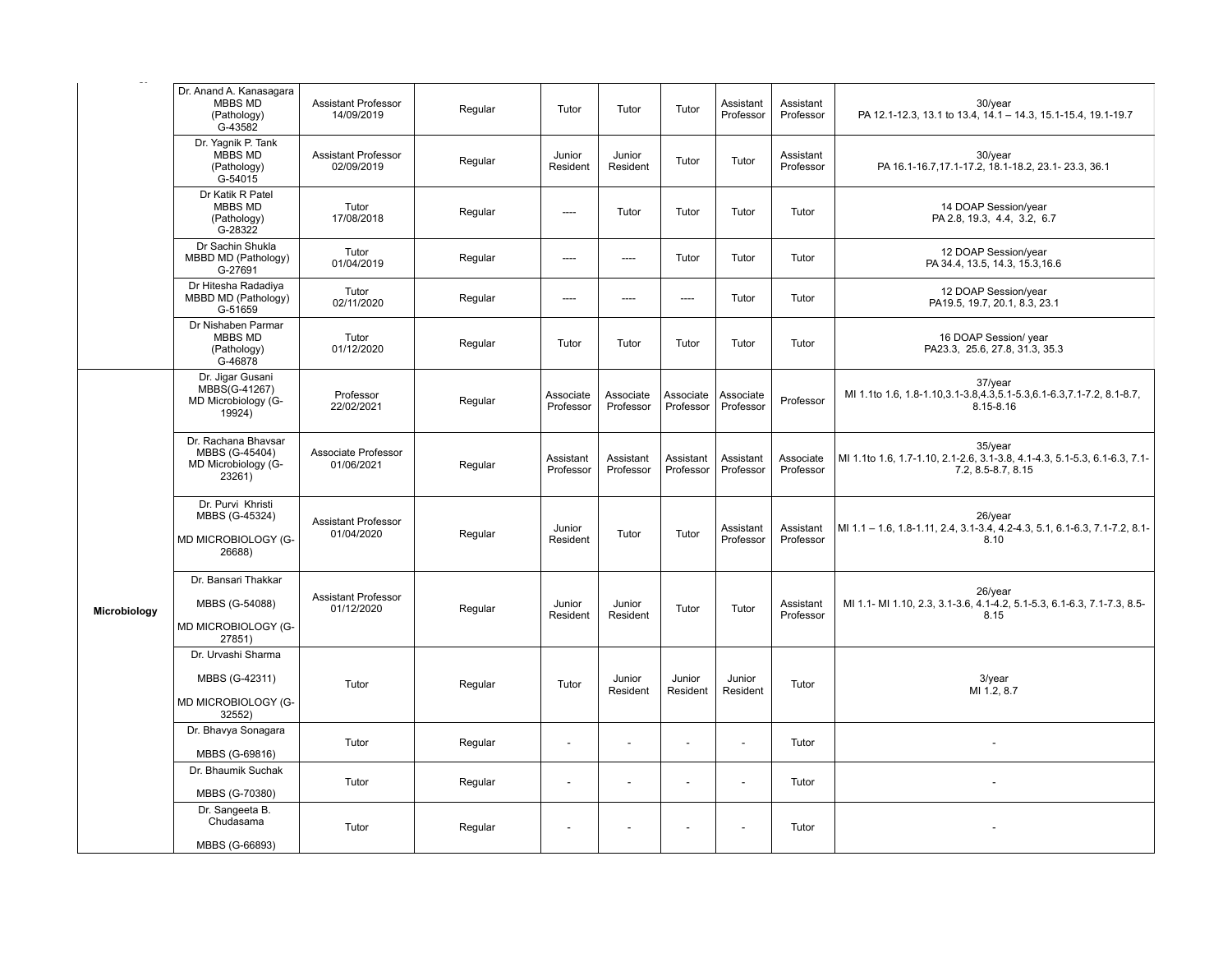|              | Dr Adarshjit Pritamjit<br>Singh<br>MBBD, MD, DM<br>G-18463         | Professor & Head                          | Regular | Professor                         | Dean                   | Dean                                     | Dean                   | Professor              |                                                                                                                                                                                                                                                       |
|--------------|--------------------------------------------------------------------|-------------------------------------------|---------|-----------------------------------|------------------------|------------------------------------------|------------------------|------------------------|-------------------------------------------------------------------------------------------------------------------------------------------------------------------------------------------------------------------------------------------------------|
|              | Dr HirenChawda<br>MBBS, MD<br>G-43495                              | Associate Professor<br>From 5-Sep-2018    | Regular | Assistant<br>Professor            | Assistant<br>Professor | Associate<br>Professor                   | Associate<br>Professor | Associate<br>Professor | Lectures: 28<br>SGD: 71<br>Topic: 35<br>Competency: PH1.1, 1.9, 1.11, 1.5, 1.13, 1.34, 1.42, 1.43, 1.24,<br>1.25, 1.39, 1.41, 1.47, 1.57, 1.49, 1.19, 1.20, 1.21, 1.14, 1.58, 1.30,<br>1.8, 1.61, 1.62, 1.63, 1.64), DR 7.3                           |
|              | Dr Rutvij Hedamba<br>MBBS, MD<br>G-49816                           | <b>Assistant Professor</b><br>16-Aug-2019 | Regular | <b>ADMO</b><br>Indian<br>railways | Tutor                  | Tutor                                    | Assistant<br>Professor | Assistant<br>Professor | Lectures: 27<br>Topic: 30<br><b>SGD: 70</b><br>Competency: PH1.4, 1.2, 1.6, 1.7, 1.13, 1.14, 1.16, 1.34, 1.32, 1.33,<br>1.42, 1.43, 1.26, 1.27, 1.25, 1.36, 1.48, 1.47, 1.46, 1.19, 1.51, 1.52,<br>1.54, 1.18, 1.29, 1.61, 1.62, 1.63, 1.64), IM 22.3 |
| Pharmacology | Dr Kiran Panchal<br>MBBS, MD<br>G-43376                            | <b>Assistant Professor</b><br>21-Sep-2020 | Regular | Junior<br>Resident                | Junior<br>Resident     | DSP.<br><b>APCER</b><br>Life<br>sciences | Tutor                  | Assistant<br>Professor | Lectures: 27<br>Topic: 31<br>SGD: 70<br>Competency: PH 1.2, 1.64, 1.14, 1.16, 1.19, 1.42, 1.43, 1.48, 1.28,<br>1.27, 1.38, 1.39, 1.36, 1.40, 1.44, 1.45, 1.47, 1.49, 1.16, 1.15, 1.17,<br>1.60, 1.57, 1.58, 1.61, 1.62, 1.63, 1.64), IM 12.13, 19.8   |
|              | Dr Snehal Desai<br><b>MBBS</b><br>G-8296                           | Tutor                                     | Regular | Dental<br>Tutor                   | Tutor                  | Tutor                                    | Tutor                  | Tutor                  | Practical: 8<br><b>SGD: 51</b><br>Competency: PH 1.1 4.1 2.3 4.2 3.7 1.59 3.5 3.1 1.10, 1.38, 1.39,<br>1.36, 1.40, 1.44, 1.45, 1.47, 1.49, 1.16                                                                                                       |
|              | Dr Kajal Nangha<br><b>MBBS</b><br>G-64676                          | Tutor<br>Joining Date: 1-Mar-<br>2021     | Regular | <b>NIL</b>                        | <b>NIL</b>             | <b>NIL</b>                               | <b>NIL</b>             | Tutor                  | Practical: 13<br><b>SGD: 49</b><br>Competency: PH 4.2, 1.59, 3.2, 1.10, 3.8 5.1 5.2 5.3 5.4, 5.5, 5.6,<br>5.7, 1.10 3.1, 1.14, 1.58, 1.30, 1.8, 1.61, 1.62, 1.63,                                                                                     |
|              | Dr Payal Luhar<br><b>MBBS</b><br>G-64669                           | Tutor<br>Joining Date: 16-Nov-<br>2021    | Regular | <b>NIL</b>                        | <b>NIL</b>             | <b>NIL</b>                               | <b>NIL</b>             | Tutor                  |                                                                                                                                                                                                                                                       |
|              | Dr. S. L. Kantharia<br>M.B.B.S.<br><b>MD PSM</b><br>G-9838         | Professor & Head                          | Regular | Professor                         | Professor              | Professor                                | Professor              | Professor              | 10/year<br>Topic: CM 1.1                                                                                                                                                                                                                              |
|              | Dr. Divyang Patel<br>M.B.B.S.<br>MD (PSM)<br>G-40843               | Associate Professor                       | Regular | Assistant<br>Professor            | Assistant<br>Professor | Associate<br>Professor                   | Associate<br>Professor | Associate<br>Professor | 42/year<br>Topic: 1.1, 1.2, 1.7, 1.5, 2.4, 3.1, 4.1, 4.2, 7.4, 7.5, 8.1, 1.9, 1.10<br>AETCOM 1.3, 2.3                                                                                                                                                 |
|              | Dr. Jay Patwa<br>M.B.B.S.<br>MD (Community<br>Medicine)<br>G-44962 | Associate Professor<br>18/10/2021         | Regular | Assistant<br>Professor            | Assistant<br>Professor | Assistant<br>Professor                   | Assistant<br>Professor | Assistant<br>Professor | 25/year<br>Topic: 1.1, 1.2, 1.6, 1.7, 1.8, 1.9, 1.10, 2.1, 2.2, 3.1, 4.1, 4.2, 4.3,<br>7.1, 7.8<br>AETCOM 1.3,2.3                                                                                                                                     |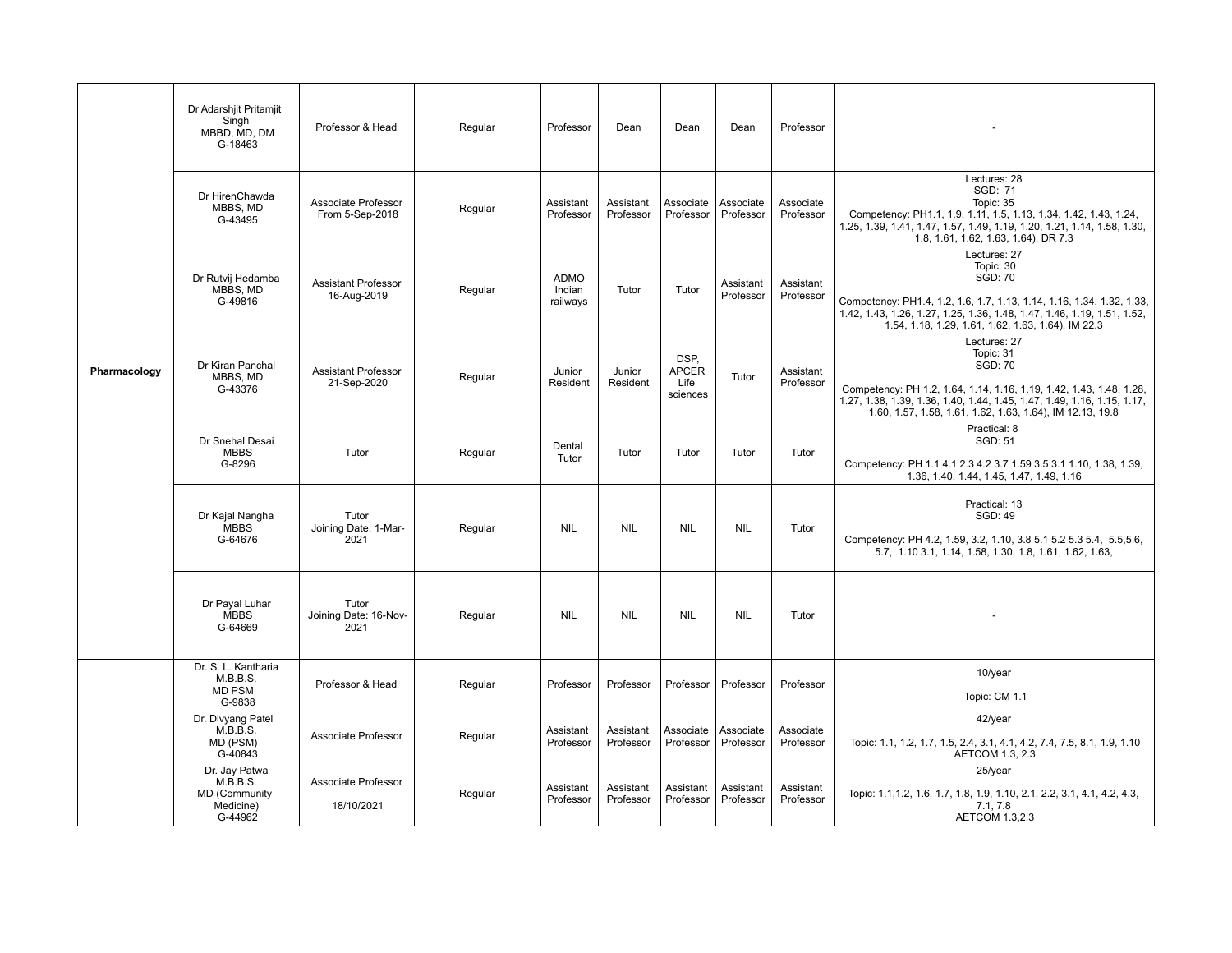|                              | Dr. Priyank Algotar<br>M.B.B.S. MD<br>(Community Medicine)<br>G-50654   | <b>Assistant Professor</b>                      | Regular | Assistant<br>Professor                                                     | Assistant<br>Professor              | Assistant<br>Professor      | Assistant<br>Professor      | Assistant<br>Professor   | 20/year<br>CM 1.3, 1.5, 3.1, 5.1, 5.3, 7.1, 7.4, 7.6, 8.1, 8.3, 8.4                                                                                                                                 |
|------------------------------|-------------------------------------------------------------------------|-------------------------------------------------|---------|----------------------------------------------------------------------------|-------------------------------------|-----------------------------|-----------------------------|--------------------------|-----------------------------------------------------------------------------------------------------------------------------------------------------------------------------------------------------|
|                              | Dr. Mehul Patel<br>M.B.B.S. MD (PSM)<br>G-45219                         | <b>Assistant Professor</b>                      | Regular | Medical<br>Officer,<br>Urban<br>Health<br>Centre,<br>AMC,<br>Ahmedaba<br>d | Tutor                               | Tutor                       | Assistant<br>Professor      | Assistant<br>Professor   | $42$ /yar<br>CM 1.1, 1.2, 1.6, 1.7, 1.8, 1.9, 1.10, 2.1, 2.2, 3.1, 4.1, 4.2, 4.3, 5.1,<br>5.3, 7.1, 7.2, 7.4, 7.5, 7.8<br>AETCOM 1.3, 2.3                                                           |
| Community<br><b>Medicine</b> | Dr. Bhavesh Prajapati<br>M.B.B.S. MD<br>(Community Medicine)<br>G-50517 | <b>Assistant Professor</b><br>25/05/2021        | Regular | Junior<br>Resident                                                         | Junior<br>Resident                  | Junior<br>Resident          | Tutor                       | Tutor                    | 58/year<br>CM 1.1, 3.1, 3.2, 3.5, 5.1, 5.3, 5.7, 7.5, 8.1, 8.3, 9.1, 9.2, 9.3                                                                                                                       |
|                              | Dr. Jaydip Vidja<br>M.B.B.S. MD<br>(Community Medicine)<br>G-54985      | <b>Assistant Professor</b><br>22/10/2021        | Regular | Junior<br>Resident                                                         | Junior<br>Resident                  | Junior<br>Resident          | Senior<br>Resident          | Tutor                    | 72/year<br>CM 1.1, 3.2, 3.4, 4.1, 4.2, 4.3, 5.1, 5.3, 5.8, 7.5, 8.1, 8.3, 9.1, 9.2,<br>9.3, 14.1, 14.2, 14.3, AETCOM 1.3,2.3                                                                        |
|                              | Dr. Shruti Christian<br>G-55087                                         | Tutor                                           | Regular | $\overline{\phantom{a}}$                                                   | $\overline{a}$                      | $\overline{a}$              | $\overline{a}$              | Tutor                    | $\overline{\phantom{a}}$                                                                                                                                                                            |
|                              | Dr. Prexa R. Pargi<br>G-76531                                           | Tutor                                           | Regular | $\blacksquare$                                                             | $\overline{\phantom{a}}$            | $\sim$                      | $\overline{\phantom{a}}$    | Tutor                    |                                                                                                                                                                                                     |
|                              | Dr. Vijay Pandav<br>M.B.B.S.<br>G-75630                                 | Tutor                                           | Regular | $\overline{a}$                                                             | $---$                               | ---                         | $---$                       | Tutor                    |                                                                                                                                                                                                     |
|                              | Dr. Nidhi Thaker<br>M.B.B.S.<br>G-70282                                 | Tutor                                           | Regular | $---$                                                                      | $\overline{a}$                      | $---$                       | $---$                       | Tutor                    |                                                                                                                                                                                                     |
|                              | Ms. Maitri Hathi<br>B.Sc. (Statistics), M.Sc.<br>(Statistics)           | Tutor (Statistician)                            | Regular | Tutor<br>(Statisticia<br>n)                                                | Tutor<br>(Statistician<br>$\lambda$ | Tutor<br>(Statisticia<br>n) | Tutor<br>(Statisticia<br>n) | Tutor<br>(Statistician)  |                                                                                                                                                                                                     |
|                              | Dr. Sunil Doshi<br>M.B.B.S- G-42636<br>MD- G-19642                      | Professor & Head<br>(Promoted on<br>01/09/2020) | Regular | Associate<br>Professor                                                     | Associate<br>Professor              | Associate<br>Professor      | Associate<br>Professor      | Professor                | 17/year<br>FM 1.1, 1.2, 1.3, 1.4, 1.5, 1.6, 1.7, 1.8, 1.9, 2.11, 2.13, 2.16, 3.3, 3.6,<br>3.4, 3.9, 3.10, 7.1                                                                                       |
| <b>Forensic Medicine</b>     | Dr. Rajeshkumar Bhoot<br>MBBS - G-38961<br>MD - G- 18052                | Associate Professor                             | Regular | Assistant<br>Professor                                                     | Assistant<br>Professor              | Assistant<br>Professor      | Assistant<br>Professor      | Associate<br>Professor   | 14/year<br>FM 3.1.1, 3.1.2 3.2.1, 3.2.2, 14.4 14.13 AN14.3, 14.6, 14.7, 14.8,<br>14.9, 14.21, 2.1 2.2, 2.3, 2.4, 2.5, 2.6, 2.7, 2.8, 2.9, 2.10, 1.10, 1.11,<br>6.1, 6.2, 6.3, 14.7, 14.8, 2.9, 14.5 |
|                              | Dr. Rajendra Kharadi<br>MBBS- G-44221<br>MD- G-23657                    | <b>Assistant Professor</b>                      | Regular | Tutor                                                                      | Assistant<br>Professor              | Assistant<br>Professor      | Assistant<br>Professor      | Assistant<br>Professor   | 09/year<br>FM 8.1, 8.2, 8.3, 8.4, 8.5, 8.6, 8.7, 8.8, 8.9, 2.12, 2.14, 2.15, 9.3,<br>11.1, 14.5, 11.1, 2.18                                                                                         |
|                              | Dr. Darshil Thakkar<br>(MBBS)<br>G-70378                                | Tutor                                           | Regular | $\blacksquare$                                                             | $\overline{\phantom{a}}$            | $\blacksquare$              | $\overline{\phantom{a}}$    | $\overline{\phantom{a}}$ |                                                                                                                                                                                                     |
|                              |                                                                         |                                                 |         |                                                                            |                                     |                             |                             |                          |                                                                                                                                                                                                     |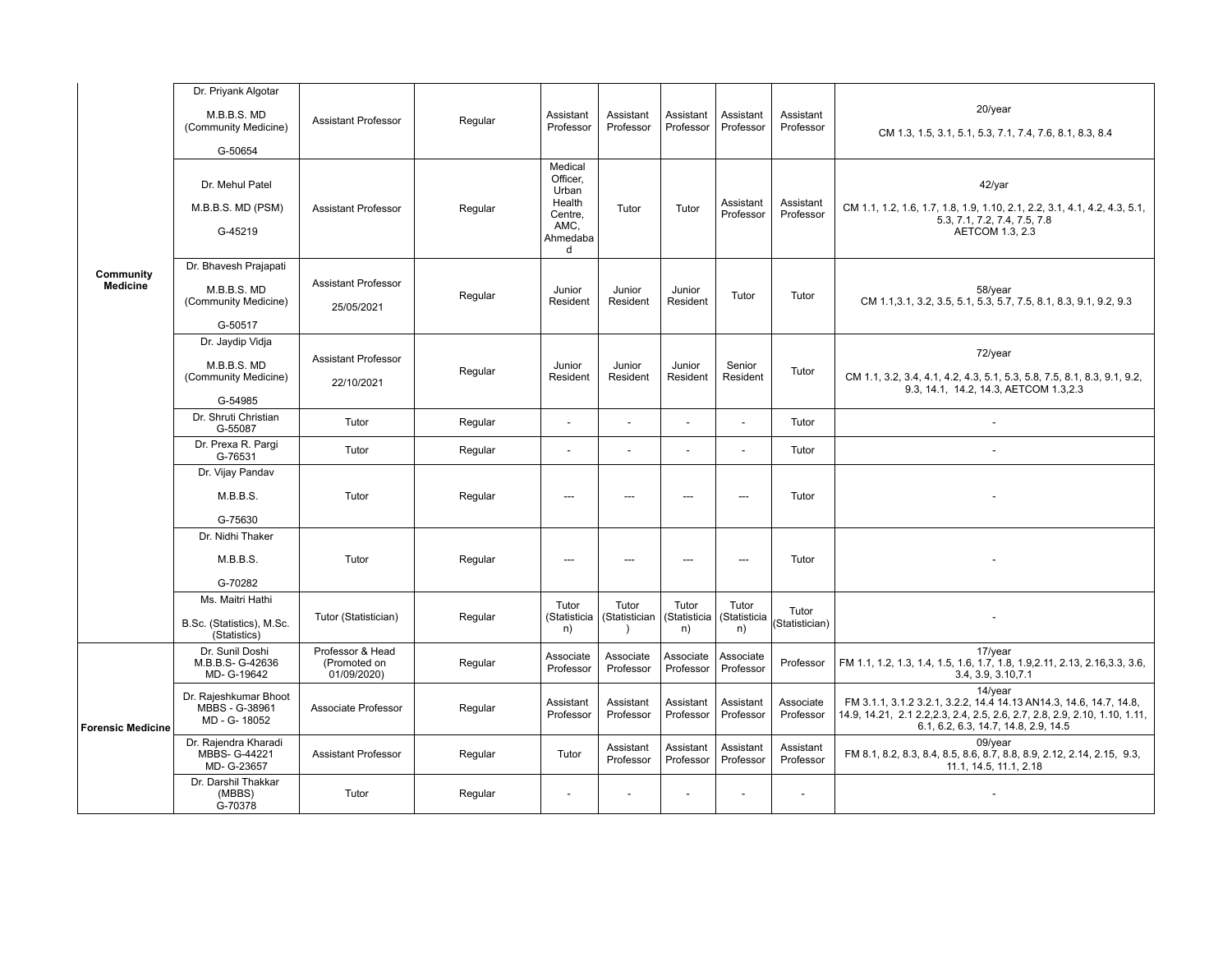|                         | Dr.Hetal Pandya<br>MBBS G -24857<br>MD<br>G - 9707               | Professor & HOD<br>01/11/2011  | Regular | Professor                | Professor              | Professor              | Professor                | Professor              | $5$ /year<br>IM 26.1, 26.2, 26.4, 26.5, 4.3, 25.1, 25.2, 25.3, 25.6, 25.7, 25.8, 25.10 |
|-------------------------|------------------------------------------------------------------|--------------------------------|---------|--------------------------|------------------------|------------------------|--------------------------|------------------------|----------------------------------------------------------------------------------------|
| <b>General Medicine</b> | Dr. Uresh Jain<br>MBBS G-12648<br>MD<br>G-2658                   | Professor 24/10/2019           | Regular | Associate<br>Professor   | Associate<br>Professor | Associate<br>Professor | Professor                | Professor              | 5/ year<br>IM 3.3, 3.4, 4.1, 4.2, 4.4, 4.5, 4.8                                        |
|                         | Dr. Alpesh Vadher<br><b>MBBS G-46072</b><br><b>MD</b><br>G-24574 | Assoc. Professor<br>27/11/2021 | Regular | Assistant<br>Professor   | Assistant<br>Professor | Assistant<br>Professor | Assistant<br>Professor   | Assistant<br>Professor | $5$ /year<br>IM 2.8, 2.9, 4.6, 4.11, 4.12, 4.16,<br>4.18,4.21,4.22,4.23                |
|                         | Dr. Kunjan Shah<br>MBBS G-48685<br><b>MD</b><br>G-23478          | Asst. Professor<br>08/06/2018  | Regular | Assistant<br>Professor   | Assistant<br>Professor | Assistant<br>Professor | Assistant<br>Professor   | Assistant<br>Professor | $5$ /year<br>IM 1.10, 25.1, 25.2, 25.3, 25.6, 25.7, 25.8, 25.10, 4.7, 4.7              |
|                         | Dr. Jainish Modi<br>MBBS G-44759<br>MD<br>G-22674                | Asst. Professor<br>26/06/2018  | Regular | Senior<br>resident       | Assistant<br>Professor | Assistant<br>Professor | Assistant<br>Professor   | Assistant<br>Professor | $2$ /year<br>IM 3.4                                                                    |
|                         | Dr. Tushar Shah<br>MBBS: G-29075<br>DNB: G-23115                 | Asst. Professor<br>01/07/2021  | Regular | $\overline{\phantom{a}}$ | Junior<br>Resident     | Senior<br>resident     | Senior<br>resident       | Assistant<br>Professor | $\hspace{0.05cm} -\hspace{0.05cm} -\hspace{0.05cm}$                                    |
|                         | Dr. Hiren Bhadja<br>MBBS G-50482<br><b>MD</b><br>G-29121         | Asst. Professor<br>01/07/2021  | Regular | Junior<br>Resident       | Junior<br>Resident     | Junior<br>Resident     | Senior<br>resident       | Assistant<br>Professor | $\overline{\phantom{a}}$                                                               |
|                         | Dr. Jaimin M. Patel<br><b>MBBS G-49557</b><br>MD G-25333         | Asst. Professor<br>01/01/2022  | Regular | Junior<br>Resident       | $\overline{a}$         | $\overline{a}$         | $\overline{\phantom{a}}$ | Senior<br>resident     | $\overline{\phantom{a}}$                                                               |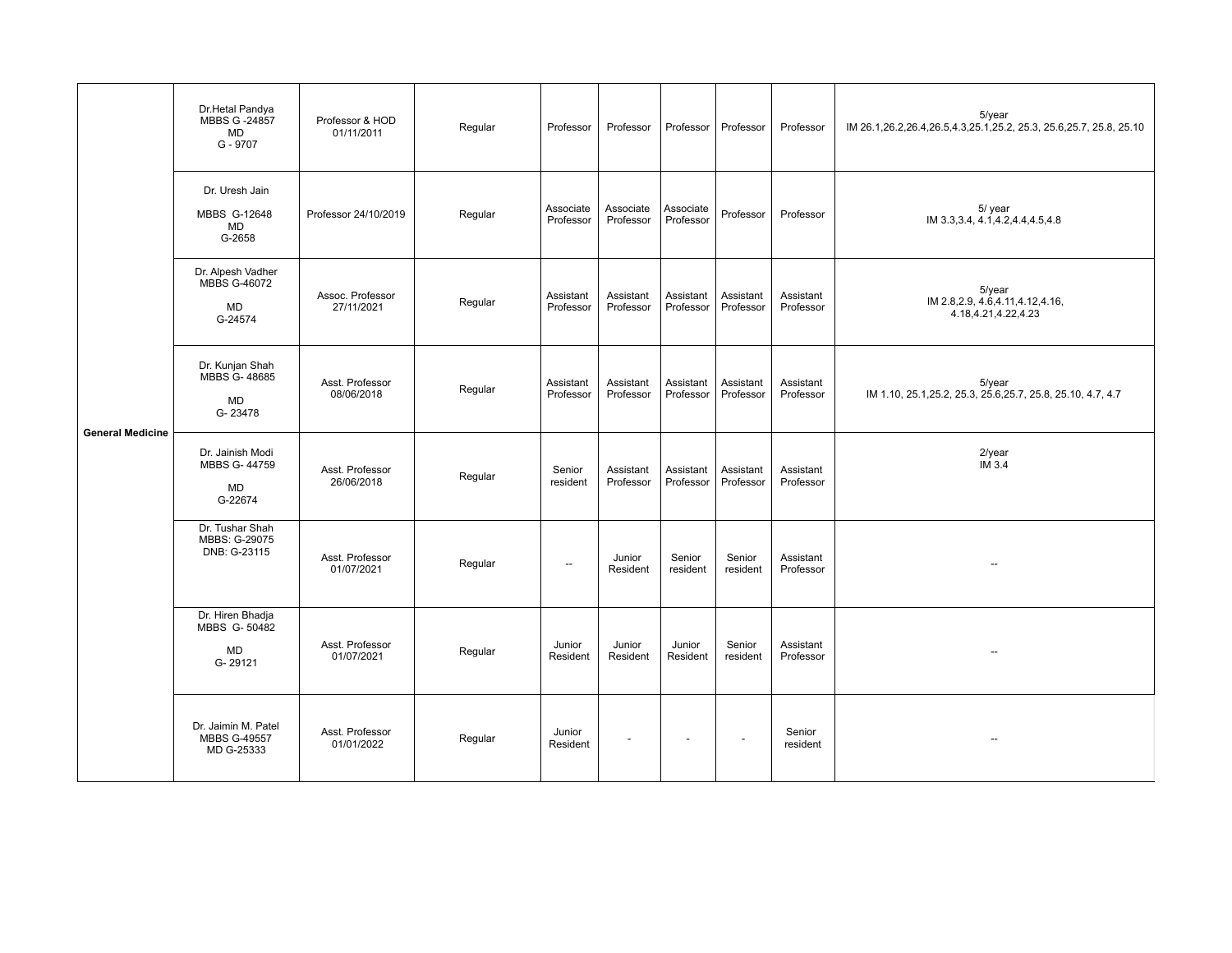| Respiratory<br><b>Medicine</b> | Dr. Yagnang<br>Kaushikkumar Vyas<br>M.D. (Pulmonary<br>Medicine)<br>G28748      | <b>Assistant Professor</b> | Regular | Junior<br>Resident               | Junior<br>Resident     | Senior<br>resident     | Senior<br>resident     | Assistant<br>Professor | $\hspace{0.05cm} -\hspace{0.05cm}$                             |
|--------------------------------|---------------------------------------------------------------------------------|----------------------------|---------|----------------------------------|------------------------|------------------------|------------------------|------------------------|----------------------------------------------------------------|
|                                | Dr Amit S. Mistry<br>MBBS (G-30237),<br>MD DVL(G- 14366)                        | Professor                  | Regular | Professor                        | Professor              | Professor              | Professor              | Professor              | $\overline{\phantom{a}}$                                       |
| Dermatology                    | Dr Pratik Makwana<br>MBBS (G-52654),<br>MD DVL(G-27216)                         | <b>Assistant Professor</b> | Regular | Junior<br>Resident               | Senior<br>resident     | Senior<br>resident     | Senior<br>resident     | Assistant<br>Professor | --                                                             |
| Psychiatry                     | Dr Dhiraj Dilipkumar<br>Kandre<br>MBBS (G-46342),<br>MD Psychiatry (G- 20980)   | Associate Professor        | Regular | Assistant<br>Professor           | Assistant<br>Professor | Assistant<br>Professor | Assistant<br>Professor | Associate<br>Professor |                                                                |
|                                | Dr Kinjalben Jalambhai<br>Vasava<br>MBBS (G-50898),<br>MD Psychiatry (G- 24989) | <b>Assistant Professor</b> | Regular | Junior<br>Resident               | Senior<br>resident     | Assistant<br>Professor | Assistant<br>Professor | Assistant<br>Professor | $\overline{\phantom{a}}$                                       |
| <b>Pediatrics</b>              | Dr. Nilesh Banker<br><b>MD</b><br>MBBS: G-18496<br>MD: G-5789                   | Professor                  | Regular | $\blacksquare$                   | Professor              | Professor              | Professor              | Professor              | 10/year<br>PE 5.1, 5.2, 5.3, 5.4, 5.5, 5.6, 5.7, 8.1, 8.2, 8.3 |
|                                | Dr. Mala Shah<br><b>MD</b><br>MS: G-3383                                        | Associate Professor        | Regular | Dental<br>Assistant<br>Professor | Assistant<br>Professor | Assistant<br>Professor | Assistant<br>Professor | Assistant<br>Professor | 6/year<br>PE 5.8, 5.9, 5.10, 5.11, 8.4, 8.5                    |
|                                | Dr. Pukur Indravadan<br>Thekdi<br><b>MS</b><br>MBBS: G-29681<br>MS: G-12010     | Professor                  | Regular | Professor                        | Professor              | Professor              | Professor              | Professor              | $4$ /year<br>9.1, 2.3, 12.2, 10.1, 18.1                        |
|                                | Dr. Alpesh J Parmar<br><b>MS</b><br>MBBS: G-48162<br>MS: G-20607                | Associate professor        | Regular | Assistant<br>Professor           | Assistant<br>Professor | Associate<br>Professor | Associate<br>Professor | Associate<br>Professor | $4$ /year<br>2.2, 12.2, 9.1, 18.2                              |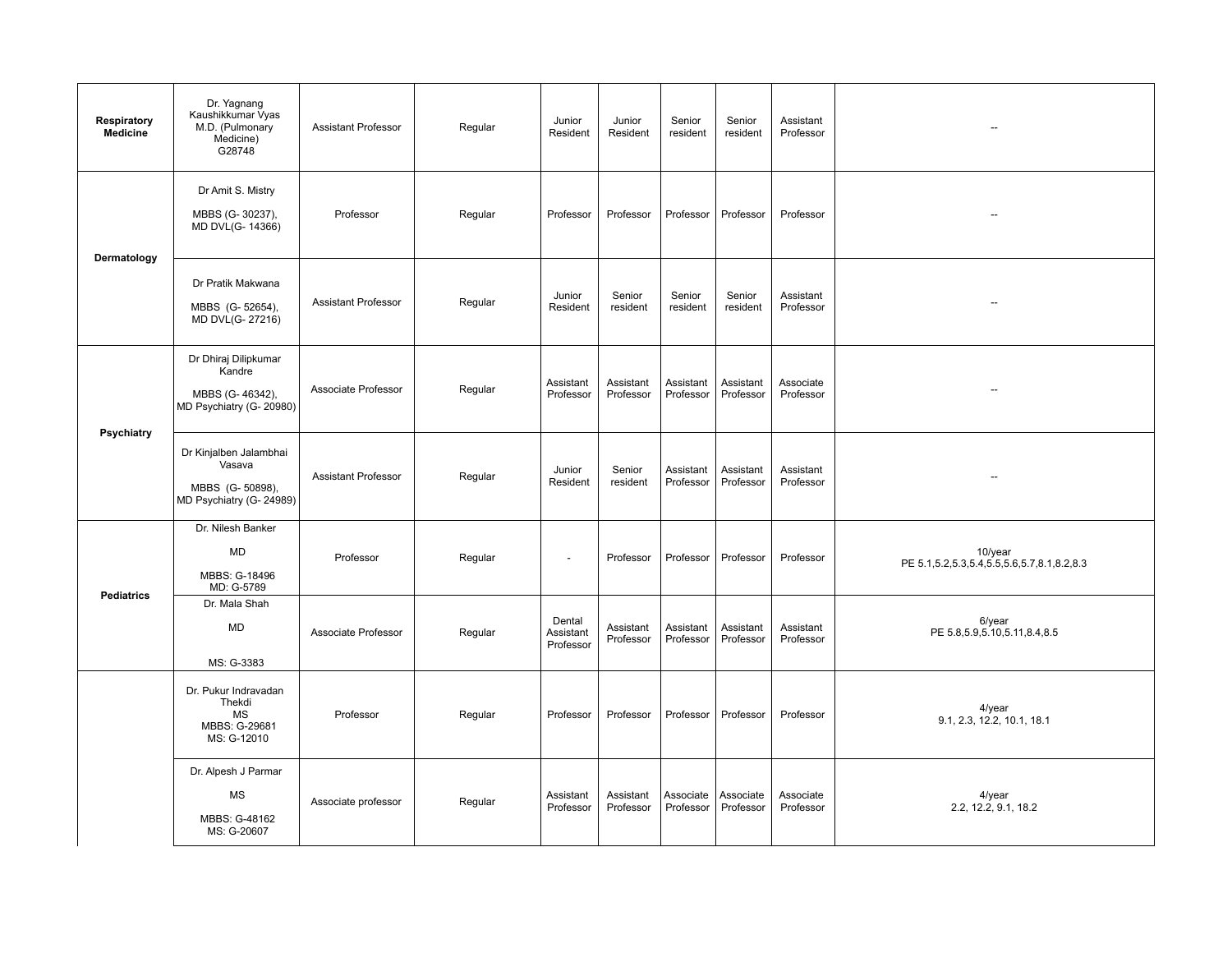|                    | Dr Kalpesh A Parmar<br><b>MS</b><br>MBBS G-45735<br>MS G -21038            | Associate Professor                      | Regular | Assistant<br>Professor | Assistant<br>Professor | Assistant<br>Professor | Assistant<br>Professor | Associate<br>Professor | 2/year<br>17.2, 17.3, 18.2                                  |
|--------------------|----------------------------------------------------------------------------|------------------------------------------|---------|------------------------|------------------------|------------------------|------------------------|------------------------|-------------------------------------------------------------|
| <b>Surgery</b>     | Dr. Parth S Patel<br><b>MS</b><br>MBBS: G-53112<br>MS: G-26425             | <b>Assistant Professor</b>               | Regular | Junior<br>Resident     | Junior<br>Resident     | Senior<br>resident     | Assistant<br>Professor | Assistant<br>Professor | $4$ /year<br>2.3, 12.1, 12.3, 11.5, 11.6, 18.1, 6.2         |
|                    | Dr. Vishal Samirkumar<br>Shah<br><b>MS</b><br>MBBS: G-47381<br>MS: G-22400 | <b>Assistant Professor</b>               | Regular | Assistant<br>Professor | Assistant<br>Professor | Assistant<br>Professor | Assistant<br>Professor | Assistant<br>Professor | 4/year<br>5.3, 3.1, 1.2, 17.8, 17.9                         |
|                    | Dr. Harsh A Patel<br><b>MS</b><br>MBBS: G-56115<br>MS: G-28239             | <b>Assistant Professor</b>               | Regular | Junior<br>Resident     | Junior<br>Resident     | Junior<br>Resident     | Senior<br>resident     | Assistant<br>Professor | $3$ /year<br>5.1, 5.2, 4.1, 4.2, 4.3, 17.4, 17.5, 17.6, 6.1 |
|                    | Dr Shireesh Ninama<br><b>MS</b><br>MBBS: G-56475<br>MS: G-29234            | <b>Assistant Professor</b>               | Regular | Junior<br>Resident     | Junior<br>Resident     | Senior<br>resident     | Senior<br>resident     | Assistant<br>Professor | $2$ /year<br>12.3, 18.2                                     |
|                    | Dr. Saral Patel<br><b>MS</b><br>MBBS: G-45909<br>MS: G-21086               | Associate Professor<br>18/02/2019        | Regular | Assistant<br>Professor | Assistant<br>Professor | Assistant<br>Professor | Assistant<br>Professor | Associate<br>Professor |                                                             |
| <b>Orthopedics</b> | Dr Parth Patel<br><b>MS</b><br>MBBS: G-48991<br>MS: G-24967                | <b>Assistant Professor</b><br>01/04/2020 | Regular | Senior<br>resident     | Senior<br>resident     | Senior<br>resident     | Senior<br>resident     | Assistant<br>Professor | $\overline{\phantom{a}}$                                    |
|                    | Dr Baiju Patel<br><b>MS</b><br>MBBS: G-56237<br>MS: G-29906                | <b>Assistant Professor</b><br>11/10/2021 | Regular | $\sim$                 |                        | $\sim$                 | Senior<br>resident     | Assistant<br>Professor |                                                             |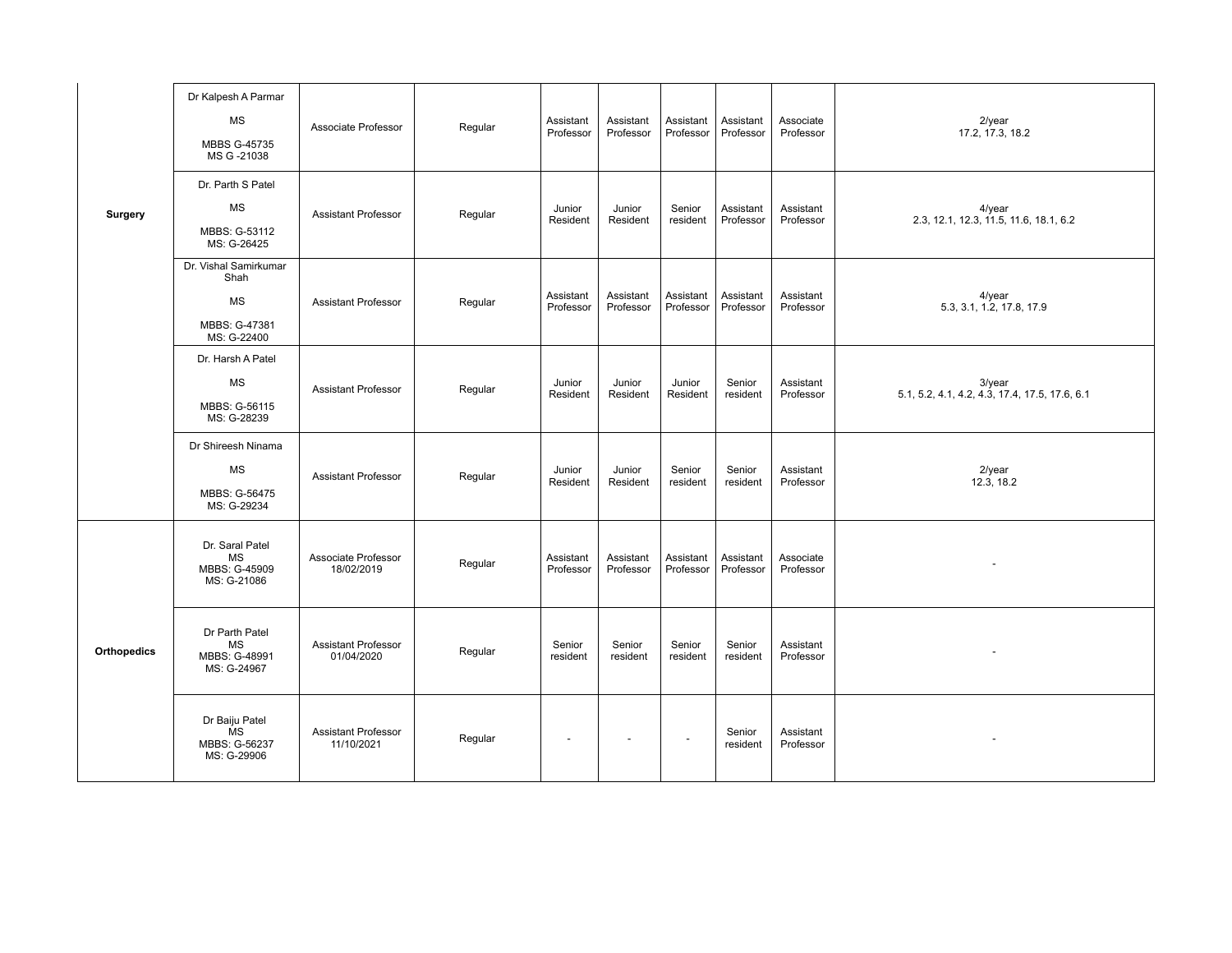| Ophthalmology                 | Dr. Snehal Shah<br>M.S.<br>G-27520                                                          | <b>Assistant Professor</b>               | Regular | $\overline{a}$         | Assistant<br>Professor                       | Assistant<br>Professor | Assistant<br>Professor | Assistant<br>Professor | $15$ /year<br>OP1.3, 2.2, 2.3, 3.1, 3.2, 3.8, 3.9, 4.8, 7.3, 7.4, 8.3, 9.1, 10.2                                                    |
|-------------------------------|---------------------------------------------------------------------------------------------|------------------------------------------|---------|------------------------|----------------------------------------------|------------------------|------------------------|------------------------|-------------------------------------------------------------------------------------------------------------------------------------|
|                               | Dr. Jiqish Desai<br>MBBS - G-21194<br>M.S.<br>G-7501                                        | Associate Professor<br>01/04/2019        | Regular | Assistant<br>Professor | Assistant<br>Professor                       | Associate<br>Professor | Associate<br>Professor | Associate<br>Professor |                                                                                                                                     |
| <b>ENT</b>                    | Dr. Supreet Ratnakar<br>Prabhu<br>M.B.B.S.<br>$M.S.$ (E.N.T.)<br>IMR NO - G- 23607          | Associate Professor<br>01/10/2021        | Regular | Assistant<br>Professor | Assistant<br>Professor                       | Assistant<br>Professor | Assistant<br>Professor | Associate<br>Professor | 8 tutorials per batch of 25. Total 48Tutorials<br>Competencies covered<br>EN 1.1<br>EN 1.2<br>EN 2.1 to EN 2.10<br>EN 3.1 TO EN 3.6 |
|                               | Dr. Bhagyesh<br>Lalitchandra Darji<br><b>MBBS</b><br><b>DNB-ENT</b><br>IMR NO- G-46640      | <b>Assistant Professor</b><br>11/07/2021 | Regular | Junior<br>Resident     | Senior<br>resident                           | Senior<br>resident     | Senior<br>resident     | Assistant<br>Professor | 8 tutorials per batch of 25. Total 48Tutorials<br>Competencies covered<br>EN 1.1<br>EN 1.2<br>EN 2.1 to EN 2.10<br>EN 3.1 TO EN 3.6 |
|                               | Dr. Dinesh B. Mehta.<br>MD (Ob-Gy)<br>MBBS: G-9551<br>MD: G-1665                            | Professor                                | Regular | Associate<br>Professor | Professor                                    | Professor              | Professor              | Professor              | $7$ /year<br>OG2.1, OG6.1, OG13.1, OG9.3, OG4.1<br>AN49.1, AN49.2, AN78.3, AN52.8, PY9.10, PY9.8                                    |
|                               | Dr. Nilesh A Shah<br>MD (Ob-Gy)<br>MBBS: G-8394<br>MD: G-1738                               | Professor                                | Regular | Dean                   | Dean                                         | Dean                   | Professor              | Superintend<br>ent     |                                                                                                                                     |
|                               | Dr. Chintan M. Upadhyay.<br>MS (Ob-Gy)<br>MBBS: G-39973<br>MS: G-19259                      | Associate Professor                      | Regular | Assistant<br>Professor | Assistant<br>Professor                       | Associate<br>Professor | Associate<br>Professor | Associate<br>Professor | $6$ /year<br>OG5.1, OG5.2, OG8.1, OG7.1, OG13.1, OG21.1, OG21.2<br>AN81.1, AN81.2, AN81.3, AN77.5, PY9.6, FM3.21                    |
| Obstetrics and<br>Gynaecology | Dr. Shirish Chokshi.<br>MD (Ob-Gy)<br><b>MBBS G-11195</b><br>MS G -2384                     | <b>Assistant Professor</b>               | Regular | Assistant<br>Professor | Assistant<br>Professor                       | Assistant<br>Professor | Assistant<br>Professor | Assistant<br>Professor | $5$ /year<br>OG4.1, OG12.2, OG9.4, OG1.1, OG1.2, OG1.3<br>AN77.3, AN77.4, AN80.3, CM10.1, CM10.4, CM9.2, FM3.25, PE18.<br>-1        |
|                               | Dr. Priyanka K. Purohit.<br>MS (Ob-Gy)<br>MBBS MS: G- 63133                                 | <b>Assistant Professor</b>               | Regular | Assistant<br>Professor | Assistant<br>Professor                       | Assistant<br>Professor | Assistant<br>Professor | Assistant<br>Professor | $4$ /year<br>OG3.1, OG19.1, OG17.1, OG9.1, OG20.1<br>AN77.1, AN77.2, FM3.27, PY9.8, PE7.1, RD1.13                                   |
|                               | Dr. Shwetambari S.<br>Navale.<br>DGO-DNB (Ob-Gy)<br>MBBS: 2009052221<br>DGO-DNB: 2009052221 | <b>Assistant Professor</b>               | Regular |                        | Senior<br>resident                           | Senior<br>resident     | Senior<br>resident     | Assistant<br>Professor | 3/year<br>OG12.1, OG13.1, OG16.1, OG4.1<br>CM10.1, PH1.39, PH1.41                                                                   |
|                               | Dr. Aryun H. Vyas<br>M.D. Anaesthesia<br>G-15058<br>G-5462                                  | Professor                                | Regular | Dean                   | Superintend   Superinten   Superinten<br>ent | dent                   | dent                   | Dean                   |                                                                                                                                     |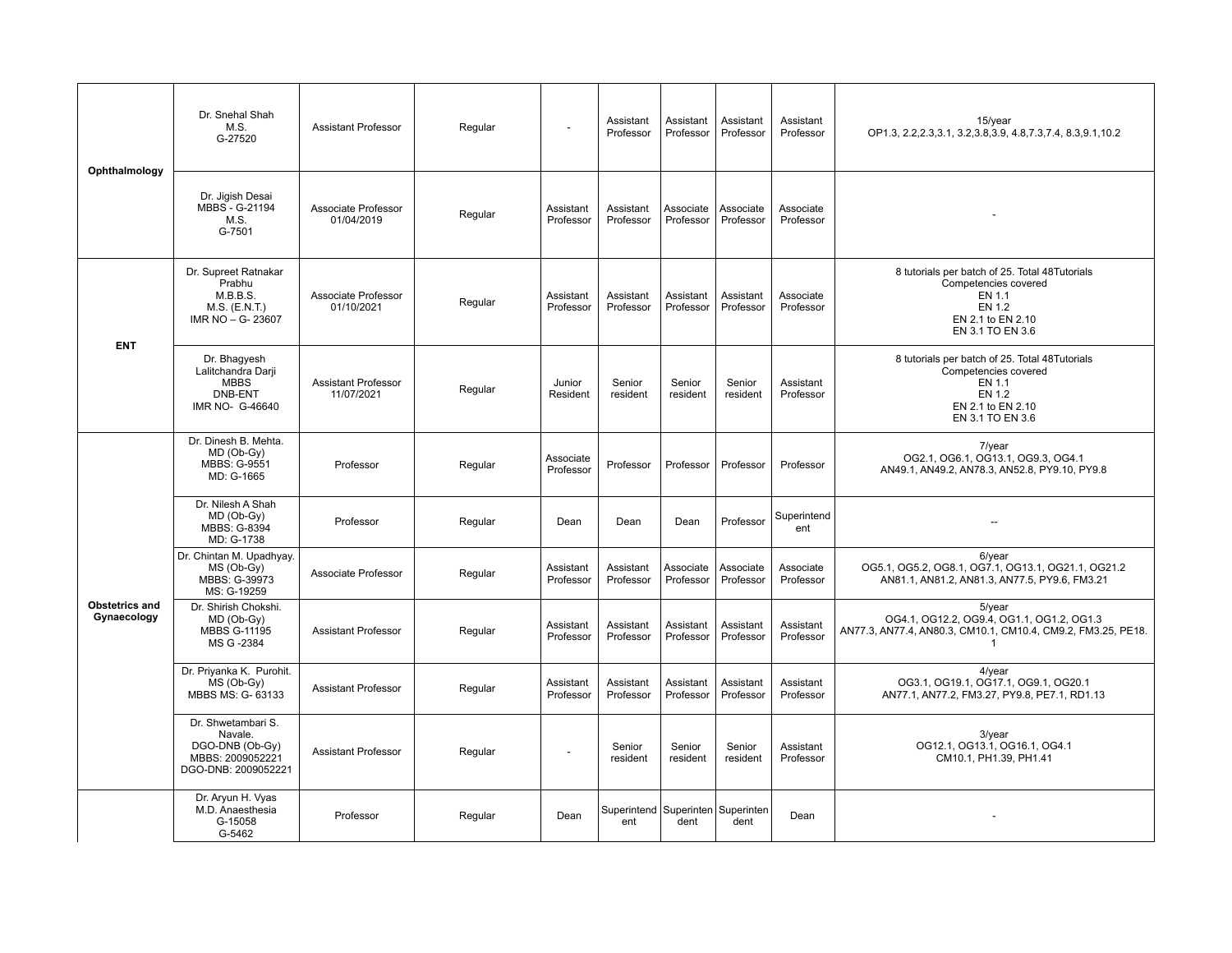| Anesthesia                                                                                                                                                                                            | Dr. Komal Ravi Thaker<br>M.D. Anaesthesia<br>G-43834<br>G-22348                | Associate Professor               | Regular | Assistant<br>Professor        | Assistant<br>Professor                              | Assistant<br>Professor   | Assistant<br>Professor   | Associate<br>Professor |                                                                         |
|-------------------------------------------------------------------------------------------------------------------------------------------------------------------------------------------------------|--------------------------------------------------------------------------------|-----------------------------------|---------|-------------------------------|-----------------------------------------------------|--------------------------|--------------------------|------------------------|-------------------------------------------------------------------------|
|                                                                                                                                                                                                       | Dr. Sonik Govindlal Shah<br>M.D. Anaesthesia<br>G-20580<br>G-6618              | <b>Assistant Professor</b>        | Regular | Assistant<br>Professor        | Consultant<br>Anesthetist<br>at BAPS<br>SM hospital | Assistant<br>Professor   | Assistant<br>Professor   | Assistant<br>Professor |                                                                         |
|                                                                                                                                                                                                       | Dr. Alka Dipen Dave<br>M.D. Anaesthesia<br>G-21182<br>G-8007                   | <b>Assistant Professor</b>        | Regular | AP(Dental<br>college,<br>DDU) | AP(Dental<br>college,<br>DDU)                       | Tutor                    | Assistant<br>Professor   | Assistant<br>Professor |                                                                         |
|                                                                                                                                                                                                       | Dr. Shuchi Bhagyesh<br>Shah<br>M.D. Anaesthesia<br>G-35040<br>G-16502          | <b>Assistant Professor</b>        | Regular |                               |                                                     | $\overline{\phantom{0}}$ | $\overline{\phantom{a}}$ | Assistant<br>Professor |                                                                         |
|                                                                                                                                                                                                       | Dr. Mayurkumar<br>Narsingbhai Vasava<br>M.D. Anaesthesia<br>G-50303<br>G-26501 | <b>Assistant Professor</b>        | Regular | Junior<br>Resident            | Junior<br>Resident                                  | Senior<br>resident       | Senior<br>resident       | Assistant<br>Professor |                                                                         |
|                                                                                                                                                                                                       | Dr Nila Ramesh Gandhi<br>M.D. (Radiology)<br>G-12048                           | Associate Professor<br>01/04/2019 | Regular | Associate<br>Professor        | Associate<br>Professor                              | Associate<br>Professor   | Associate<br>Professor   | Associate<br>Professor | 5 Lectures (Tutorials)<br>RD-1.1 RD1.12<br>AN 13.4 AN 25.7<br>AN 54.2   |
| Radiology                                                                                                                                                                                             | Dr. Manish Shah<br>M.D. (Radiology)<br>G-18708                                 | <b>Assistant Professor</b>        | Regular | $\overline{\phantom{a}}$      | $\overline{\phantom{a}}$                            | Assistant<br>Professor   | Assistant<br>Professor   | Assistant<br>Professor | 5 Lectures (Tutorials)<br>RD 1.11 RD 1.13<br>AN 20.6 AN 54.1<br>AN 51.1 |
|                                                                                                                                                                                                       |                                                                                |                                   |         |                               |                                                     |                          |                          |                        |                                                                         |
| I, Dr. Arun Vyas, Dean of the Dr. N. D. Desai, Faculty of Medical Science and Research, HEREBY CERTIFY that the information provided above is complete, true and correct to the best of my knowledge. |                                                                                |                                   |         |                               |                                                     |                          |                          |                        |                                                                         |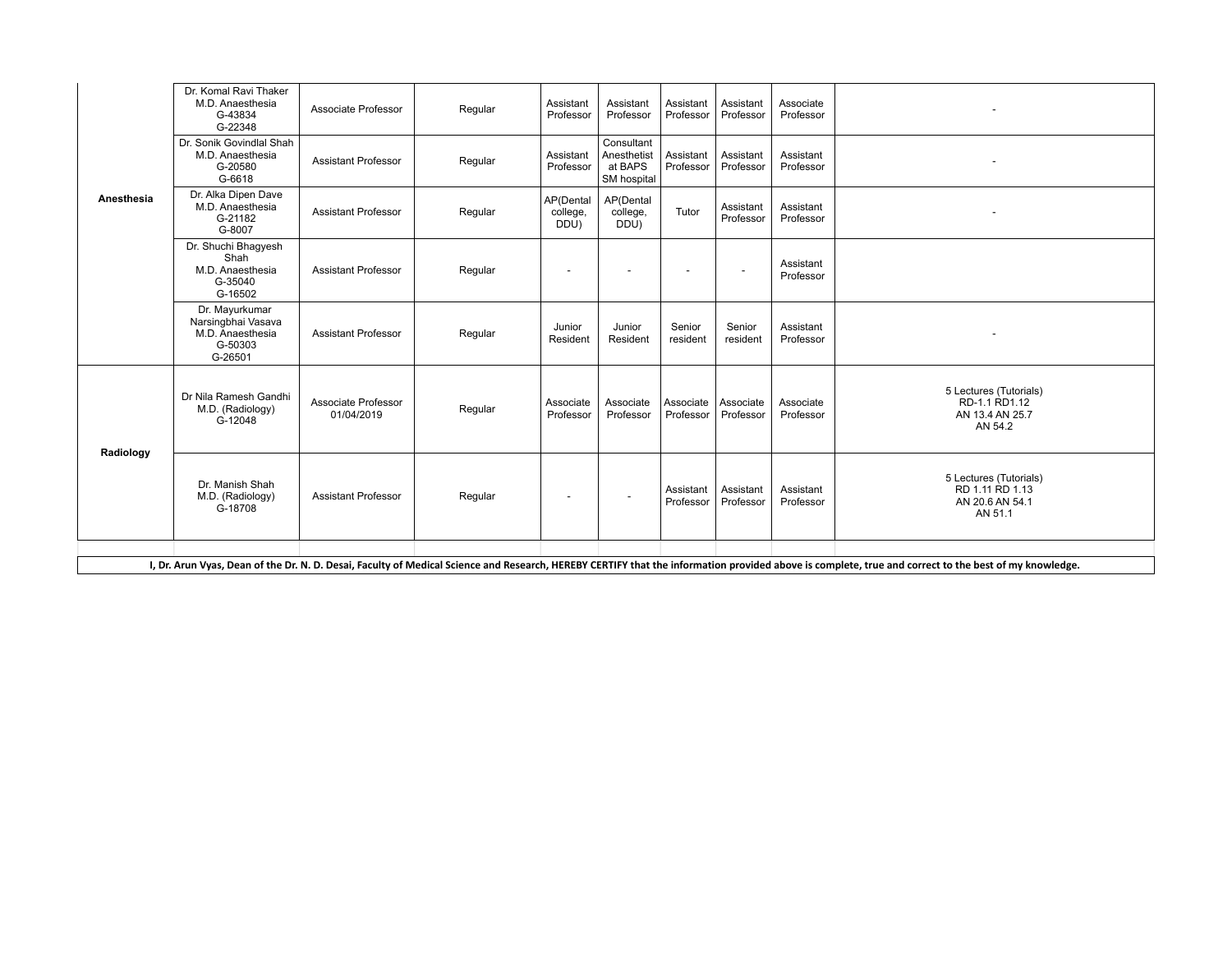| <b>ANNEXURE-1</b> |                           |                                                                                                                                                                                                                                                                                                              |                                 |               |  |  |  |
|-------------------|---------------------------|--------------------------------------------------------------------------------------------------------------------------------------------------------------------------------------------------------------------------------------------------------------------------------------------------------------|---------------------------------|---------------|--|--|--|
| Sr. No.           | <b>Faculty Name</b>       | Publication in vancouver referencing style                                                                                                                                                                                                                                                                   | <b>Pubmed indexed</b><br>Yes/No | <b>Scopus</b> |  |  |  |
| 1                 | Dr. Sapana B. Shah        | Study of Nasal height for sexual dimorphism in<br>18-30 years age group pepole in Bhavnagar<br>city of Gujarat. Academia Anatomica<br>International: Vol. 5, Issue. 1 P-71 to 73                                                                                                                             | <b>No</b>                       | No.           |  |  |  |
| $\overline{2}$    | Dr. Anuj Satishkumar Modi | Modi A, Sahi N. Effect of thyroid hormones on<br>Serum Calcium and Phosphorous. Int J Clin<br>Biochem Res. 2018;5(4).                                                                                                                                                                                        | No                              | <b>No</b>     |  |  |  |
| 3                 | Dr. Jigar Gusani          | Kothari K, Gusani J. Prevalence of Bacterial<br><b>Agents Causing Lower Respiratory Tract</b><br>Infections in Patients Attending Gujarat Adani<br>Institute of Medical Science, Bhuj, Kutch,<br>Gujarat: A Cross-Sectional Study. Journal of<br>Microbiology and Related Research. 2018Dec;<br>$4(2):77-9.$ | No                              | <b>No</b>     |  |  |  |
| 4                 | Dr. Jigar Gusani          | Assudani H, Gusani J. Prevalence of extended<br>spectrum B lactamase producing E.coli and<br>Klebsiella spp. isolated in a tertiary care<br>hospital, Gujarat. Tropical Journal of<br>Pathology and Microbiology. 2019Jun;5(6):<br>$403 - 7$ .                                                               | No                              | No            |  |  |  |
| 5                 | Dr. Sunil Doshi           | Doshi SM. Age, marital status and sexual<br>offences: A "Law Triangle" for women in India.<br>Journal of Indian Academy of Forensic<br>Medicine. 2020;42(1):57-62.                                                                                                                                           | No                              | Yes           |  |  |  |
| 6                 | Dr. Sunil Doshi           | Doshi SM. Trend of researches in Forensic<br>Medicine and Toxicology: An Indian scenario.<br>Journal of Indian Academy of Forensic<br>Medicine. 2019;41(4):232-6.                                                                                                                                            | No                              | Yes           |  |  |  |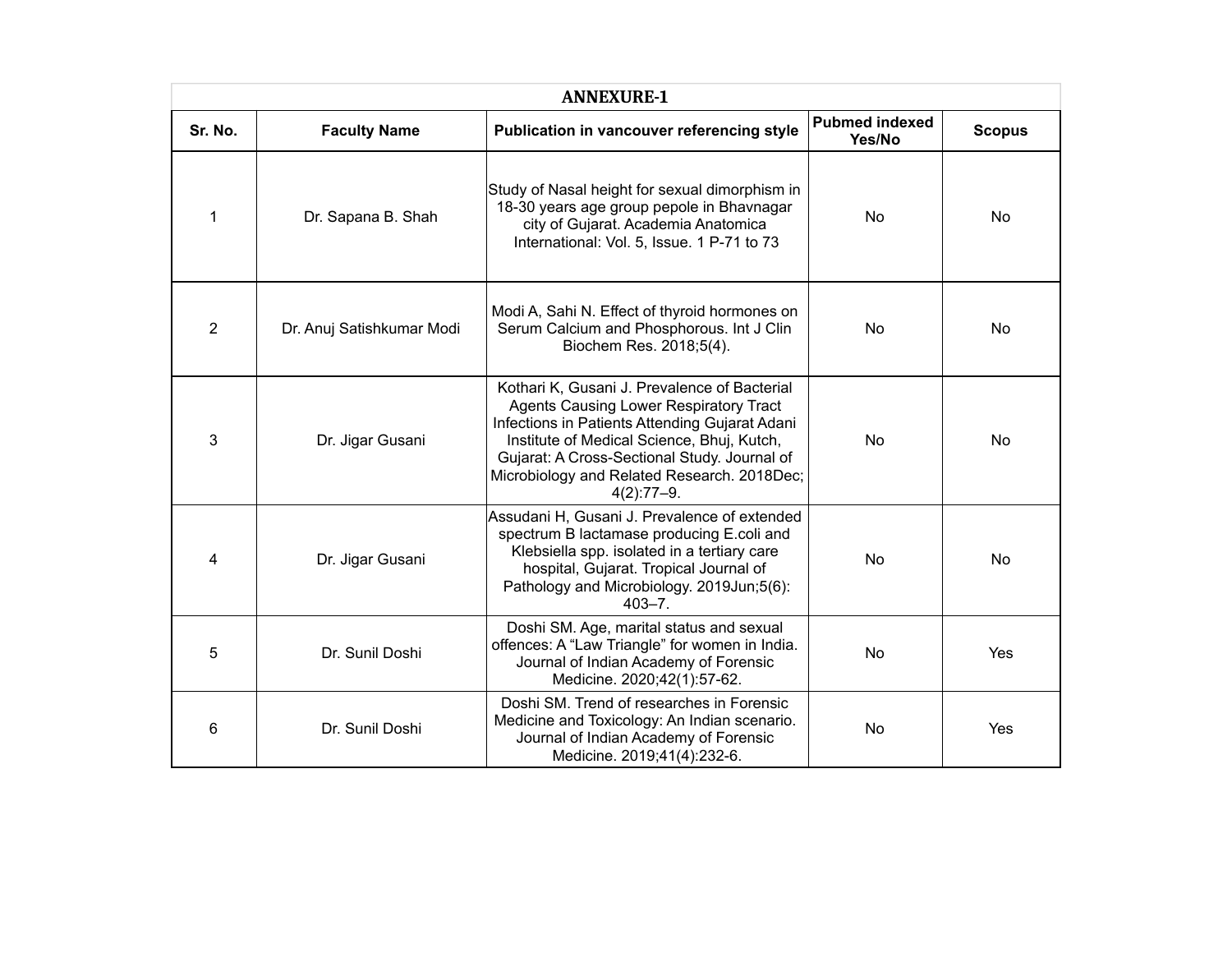| $\overline{7}$ | Dr. Sunil Doshi       | Doshi SM, Ravaliya H, Rangpariya R, Relia R,<br>Raninga J, Raninga M, Rathore B. A<br>population based cross sectional study of<br>perception towards snakes and management<br>of snakebites. Journal of Indian Academy of<br>Forensic Medicine. 2019;41(2):114-6. | <b>No</b>      | Yes       |
|----------------|-----------------------|--------------------------------------------------------------------------------------------------------------------------------------------------------------------------------------------------------------------------------------------------------------------|----------------|-----------|
| 9              | Dr Jyoti Sapre        | Sapre JP, Vyas KN, Maru AM. A study of FNAC<br>of<br>head and neck region at a tertiary level hospital. IP<br>Arch Cytol<br>Histopathology Res 2021;6(2):91-96.                                                                                                    | N <sub>o</sub> | No        |
| 8              | Dr Amar Shah          | Bhatt P, Shah A, Jethwani D, Study of different<br>types of anaemia in antenatal women at tertiary<br>care hospital. IP Arch Cytol Histopathol Res 2020;<br>$5(1):18-21$                                                                                           | No             | <b>No</b> |
| 10             | Dr Kirti Vyas         | Vyas KN, Sapre JP, Maru AM, Shah AR. Donor<br>defferal crietria-one-year study at a tertiary care<br>hospital. IP J Diagn Pathol Oncol 2021;6(2):90-93.                                                                                                            | N <sub>o</sub> | <b>No</b> |
| 11             | Dr. Supreet Prabhu    | Prabhu S., Steward E., Acute Fascial Space<br>Infections of the Neck: 1034 cases in 17 years<br>follow up, Annals of Maxillofacial surgery.<br>2019. Volume 9 Issue 1. Pages 118-123                                                                               | Yes            |           |
| 12             | Dr Nila Ramesh Gandhi | ISSN No. 2277-8179/DOI 10.36106/ijsr<br>SPECTRUM OF CHEST RADIOGRAPHIC<br>FINDINGS IN COVID-19 POSITIVE<br><b>PATIENTS</b>                                                                                                                                         | Yes            |           |
| 13             | Dr Nila Ramesh Gandhi | IJRI-405-20<br>HRCT CHEST IN COVID-19 PATIENTS: AN<br><b>INITIAL</b><br>EXP IN PRIVTE IMAGING CENTRE IN WEST<br><b>INDIA</b>                                                                                                                                       | Yes            |           |
| 14             | Dr. Jay Patwa         | Dave HS, Patwa JR, Pandit NB. Facilitators<br>and barriers to participation of the private<br>sector health facilities in health insurance $\&$<br>government-led schemes in India. Clinical<br>Epidemiology and Global Health. 2021 Apr 1;<br>10:100699.          | N <sub>o</sub> | Yes       |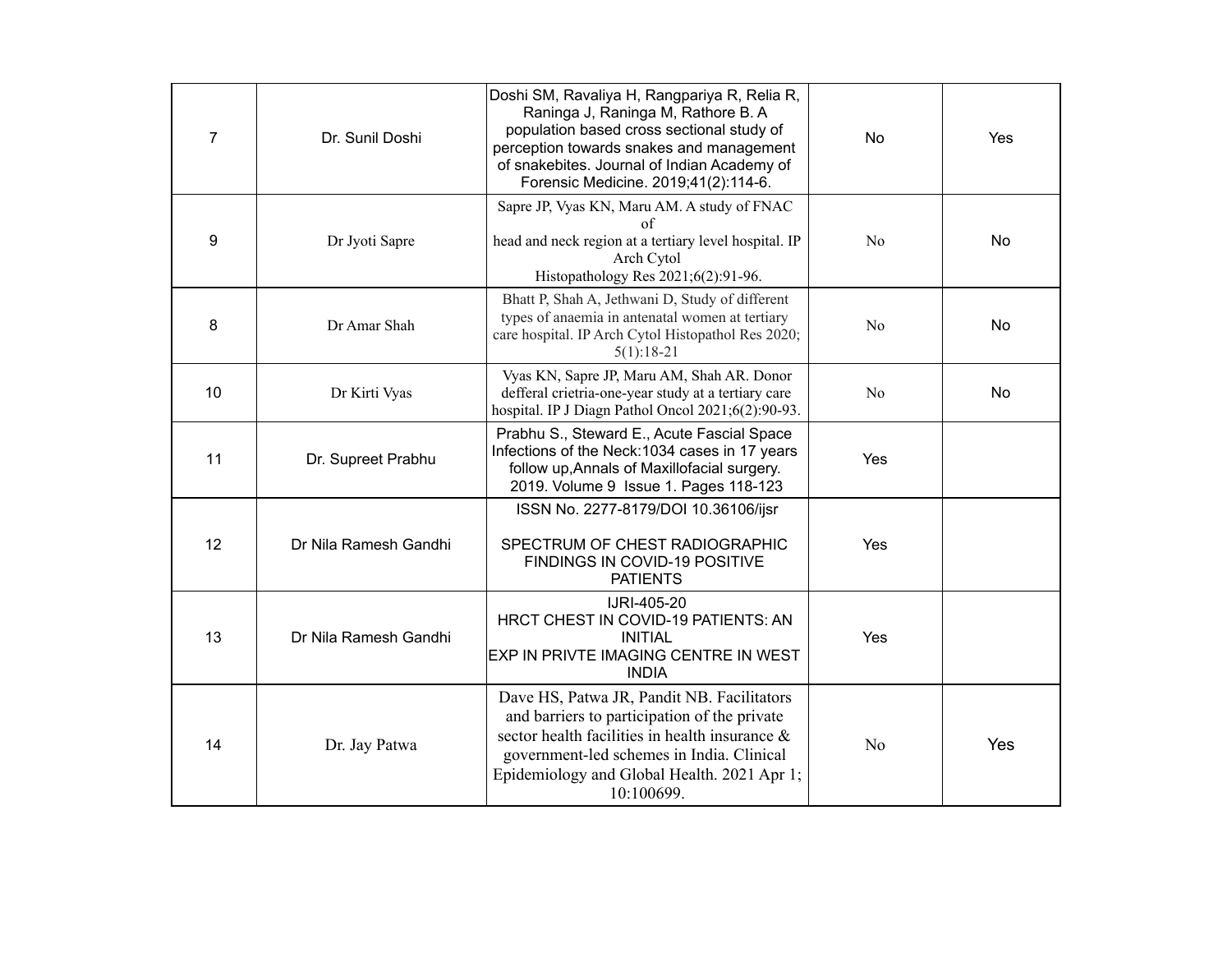| 15 | Dr. Jay Patwa         | Viradiya RB, Patwa JR, Patel NG. Tobacco<br>Consumption Pattern of Selected Districts of<br>Gujarat.                                                                                                                                                                                                                                         | No             | No        |
|----|-----------------------|----------------------------------------------------------------------------------------------------------------------------------------------------------------------------------------------------------------------------------------------------------------------------------------------------------------------------------------------|----------------|-----------|
| 16 | Dr. Jay Patwa         | Patwa et al Study of Self-Reported Morbidity<br>Profile among the Rural Tribal Population in a<br>District of Western India. Healthline Journal.<br>2020 11;1:16-22                                                                                                                                                                          | N <sub>o</sub> | <b>No</b> |
| 17 | Dr. Mehul Patel       | Mehul Patel, Sumit Unadkat. A Study on<br>Assessment of Services Rendered Under the<br>Rashtriya Swasthya Bima Yojana Scheme in<br>Jamnagar District: A Cross Sectional Study.<br>Healthline. 2020 Jun; 11(1): 35-41.                                                                                                                        | N <sub>o</sub> |           |
| 18 | Dr. Mehul Patel       | Malay S, Patel M, Prajapati B. A Study on<br>Awareness and Use of Personal Protective<br>Equipment (PPE) Among Factory Workers Of<br>GIDC Dared, Jamnagar city, Gujarat.<br>International Journal of Health and Clinical<br>Research. 2021 Jun 16;4(11):55-8.                                                                                | N <sub>o</sub> |           |
| 19 | Dr. Bhavesh Prajapati | Malay S, Patel M, Prajapati B. A Study on<br>Awareness and Use of Personal Protective<br>Equipment (PPE) Among Factory Workers Of<br>GIDC Dared, Jamnagar city, Gujarat.<br>International Journal of Health and Clinical<br>Research. 2021 Jun 16;4(11):55-8.                                                                                | N <sub>o</sub> |           |
| 20 | Dr. Jaydip Vidja      | Ravi R. Patel, Jaydip D. Vidja, Pravin D.<br>Parmar. Socio-demographic and Clinical<br>profile of HIV-TB co-infected adults and its<br>association with tuberculosis treatment<br>outcome, registered in various ART centres of<br>Gujarat State. International Journal of Health<br>and Clinical Research. 2021 Sep 30;4(17):<br>$335 - 8.$ | N <sub>o</sub> |           |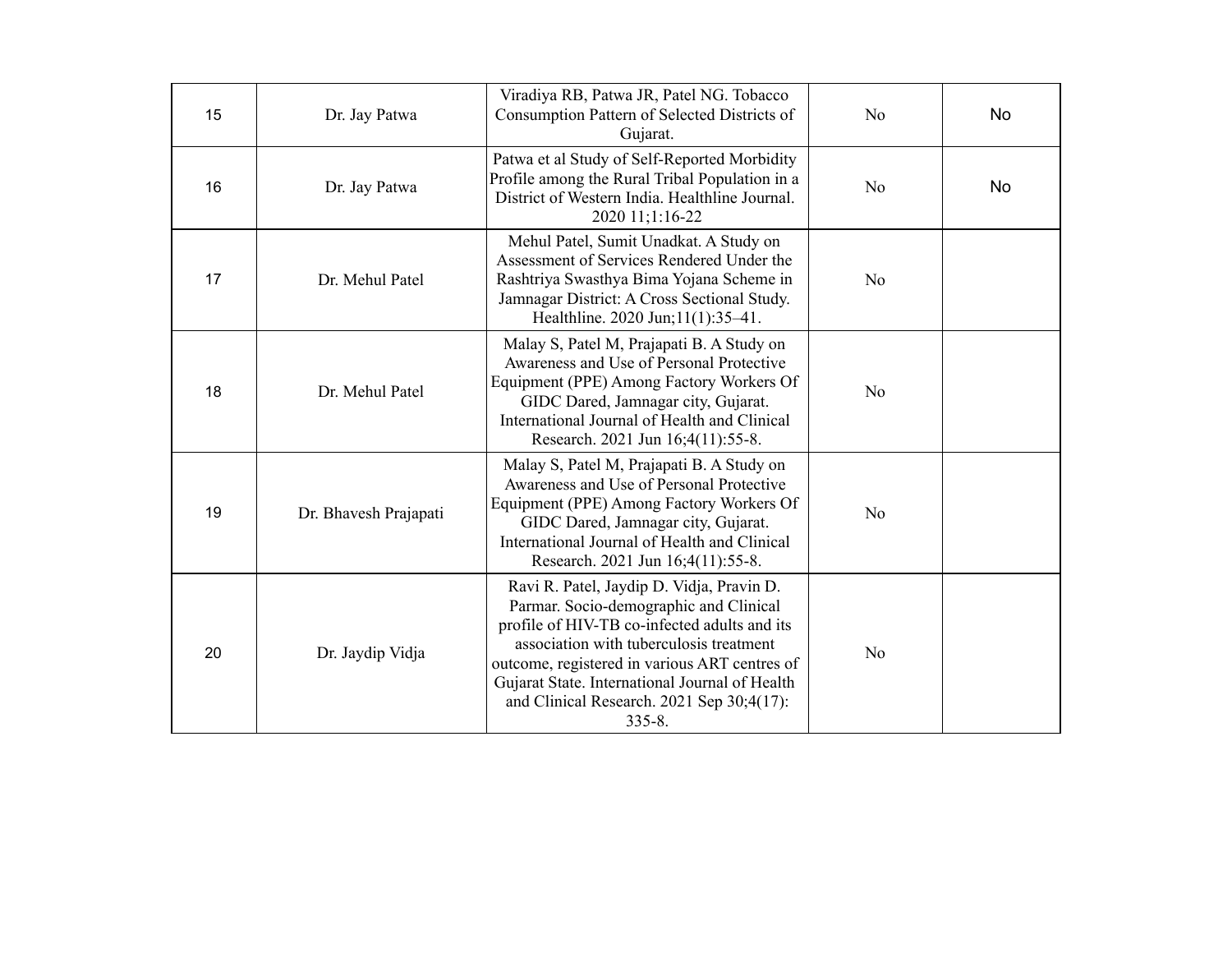| 21 | Dr. Pravin Parmar                                                                     | Ravi R. Patel, Jaydip D. Vidja, Pravin D.<br>Parmar. Socio-demographic and Clinical<br>profile of HIV-TB co-infected adults and its<br>association with tuberculosis treatment<br>outcome, registered in various ART centres of<br>Gujarat State. International Journal of Health<br>and Clinical Research. 2021 Sep 30;4(17):<br>$335 - 8$ . | N <sub>o</sub> |  |
|----|---------------------------------------------------------------------------------------|-----------------------------------------------------------------------------------------------------------------------------------------------------------------------------------------------------------------------------------------------------------------------------------------------------------------------------------------------|----------------|--|
| 22 | Dr. Malay Savalia                                                                     | Malay S, Patel M, Prajapati B. A Study on<br>Awareness and Use of Personal Protective<br>Equipment (PPE) Among Factory Workers Of<br>GIDC Dared, Jamnagar city, Gujarat.<br>International Journal of Health and Clinical<br>Research. 2021 Jun 16;4(11):55-8.                                                                                 | N <sub>o</sub> |  |
| 23 | Ms. Maitri Hathi                                                                      | Hathi M, Kumar S, The effects of low-<br>carbohydrate versus low-fat diets in<br>obese/overweight adults: one-year follow-up<br>of a randomized trial. International journal of<br>scientific research. 2021 Oct 10(10):27-29                                                                                                                 | N <sub>o</sub> |  |
| 24 | DR. CHINTAN M. UPADHYAY.                                                              | Jain R, Upadhyay C, Nayak B. A study on<br>knowledge and practices of antenatal care<br>among pregnant women attending antenatal<br>clinic at a tertiary care hospital, Gujarat, India.<br>International Journal of Reproduction,<br>Contraception, Obstetrics and Gynecology.<br>2020 Jan 1;9(1):60-5.                                       | <b>No</b>      |  |
| 25 | DR. SHWETAMBARI<br>S. NAVALE.<br>DR. PRIYANKA K. PUROHIT.<br>DR. CHINTAN M. UPADHYAY. | Patil SA, Gaikwad BH, Purohit P, Upadhyay C.<br>A prospective study on feto-maternal outcome<br>in patients with premature rupture of<br>membranes at tertiary care center.<br>International Journal of Reproduction,<br>Contraception, Obstetrics and Gynecology.<br>2021 Mar 1;10(3):1022-7.                                                | No             |  |